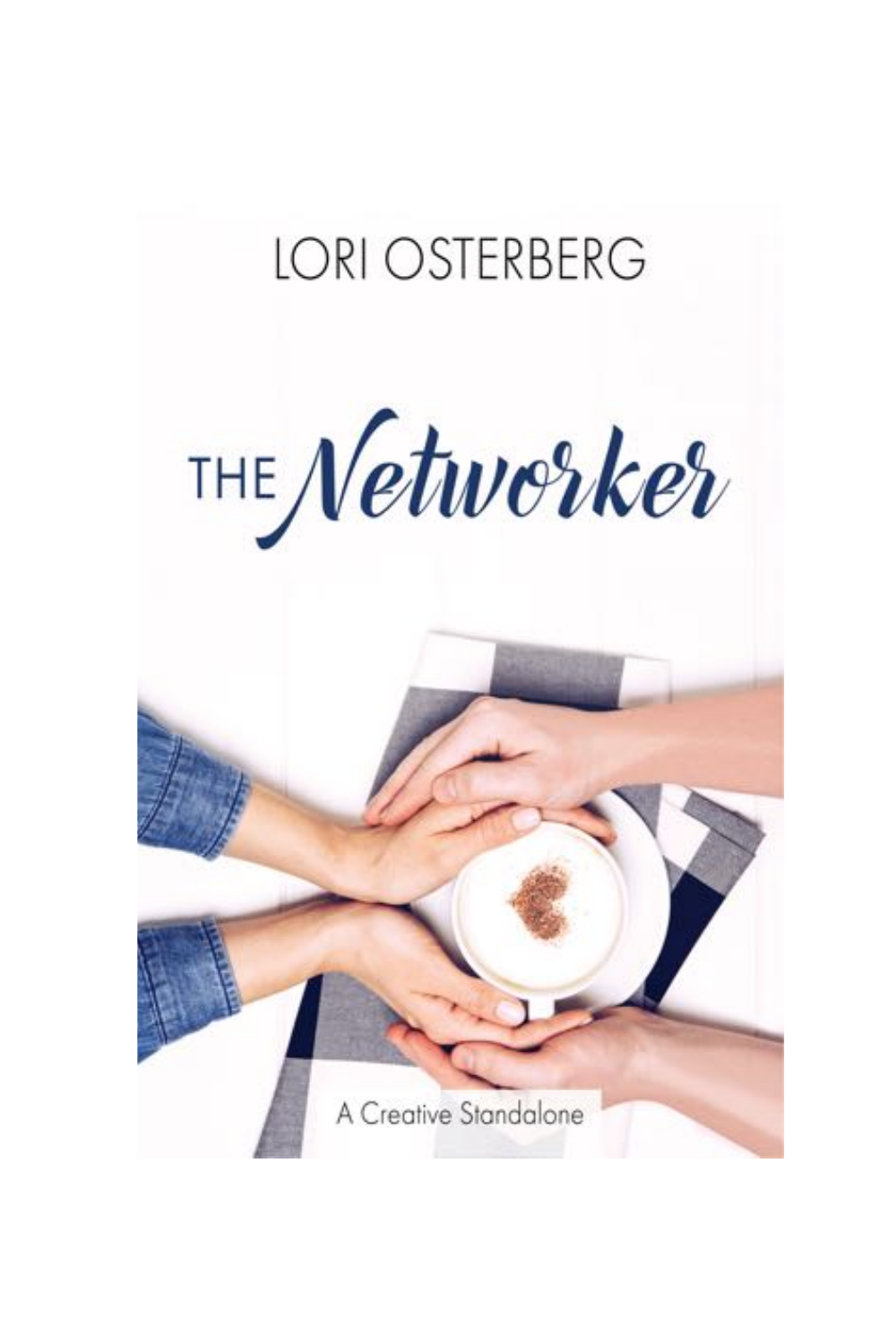# THE NETWORKER

Lori Osterberg

A Creative Standalone Short Story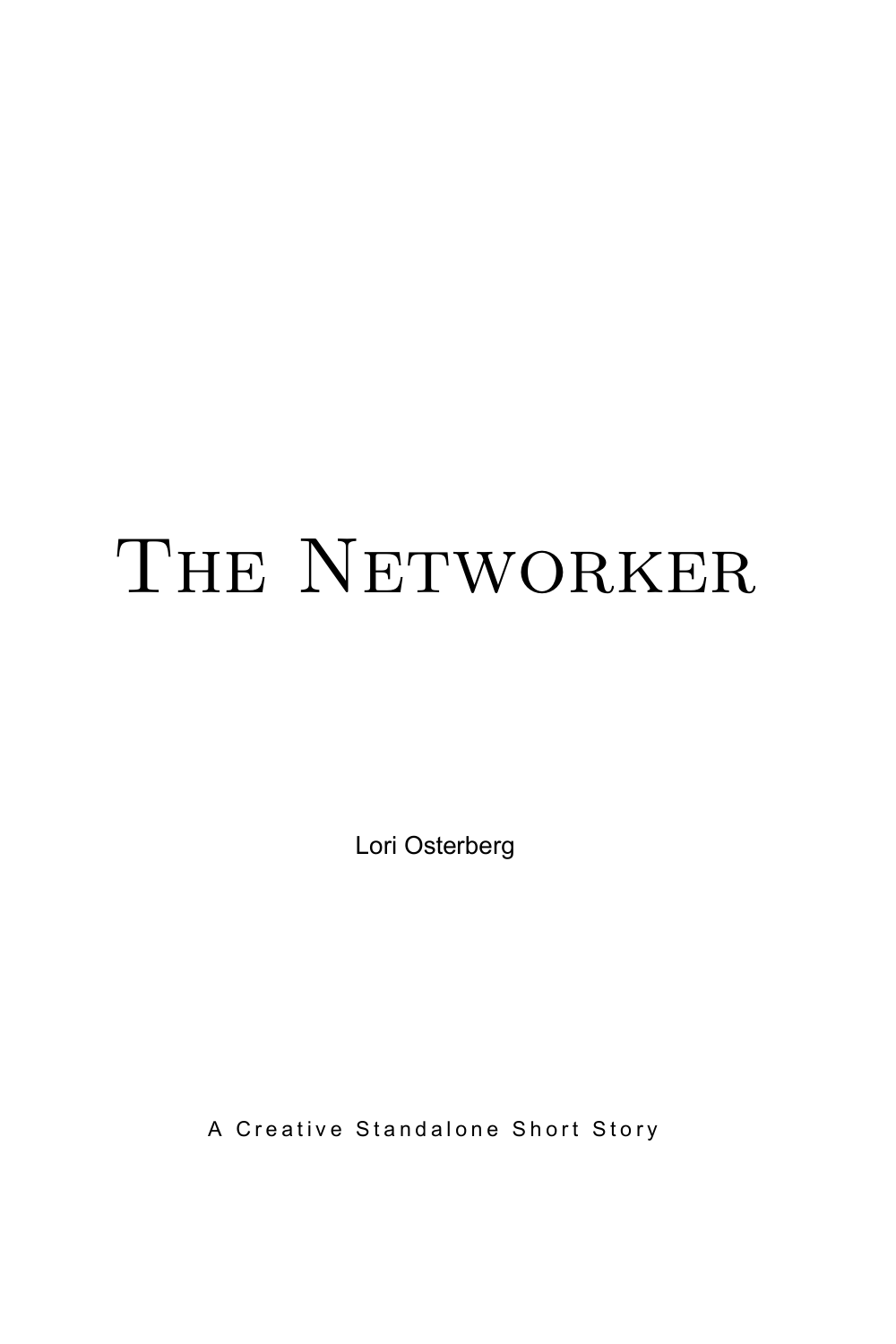Copyright © 2018 by Lori Osterberg.

All rights reserved. No part of this publication may be reproduced, distributed or transmitted in any form or by any means, including photocopying, recording, or other electronic or mechanical methods, without the prior written permission of the publisher, except in the case of brief quotations embodied in critical reviews and certain other noncommercial uses permitted by copyright law. For permission requests, write to the publisher, addressed "Attention: Permissions Coordinator," at the address below.

Vision Business Concepts Inc 4950 S Yosemite St F2-306 Greenwood Village CO 80111 USA www.LoriOsterberg.com

Publisher's Note: This is a work of fiction. Names, characters, places, and incidents are a product of the author's imagination. Locales and public names are sometimes used for atmospheric purposes. Any resemblance to actual people, living or dead, or to businesses, companies, events, institutions, or locales is completely coincidental.

The Networker/ Lori Osterberg.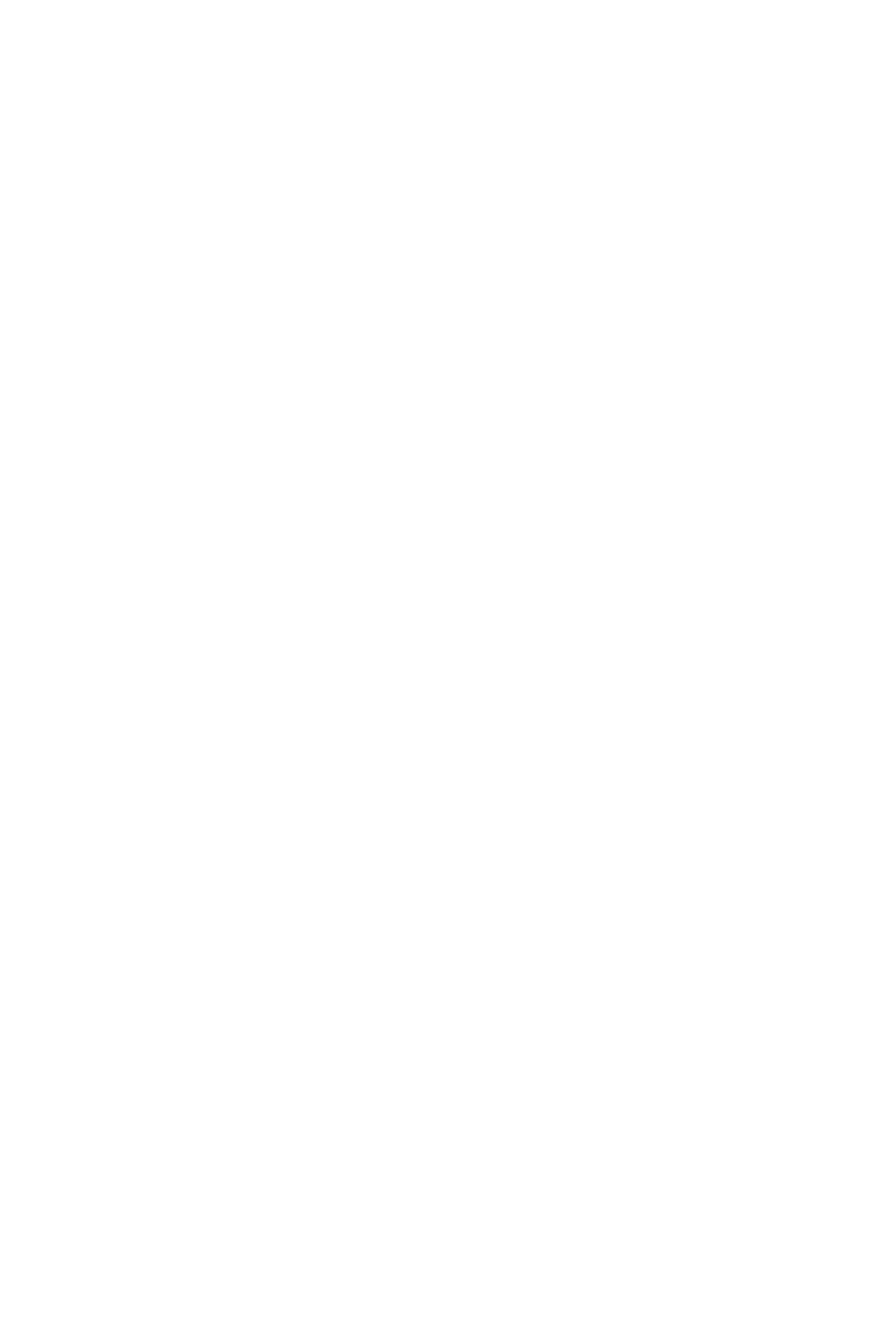*To every female entrepreneur To every female creative To everyone ready to make the leap …*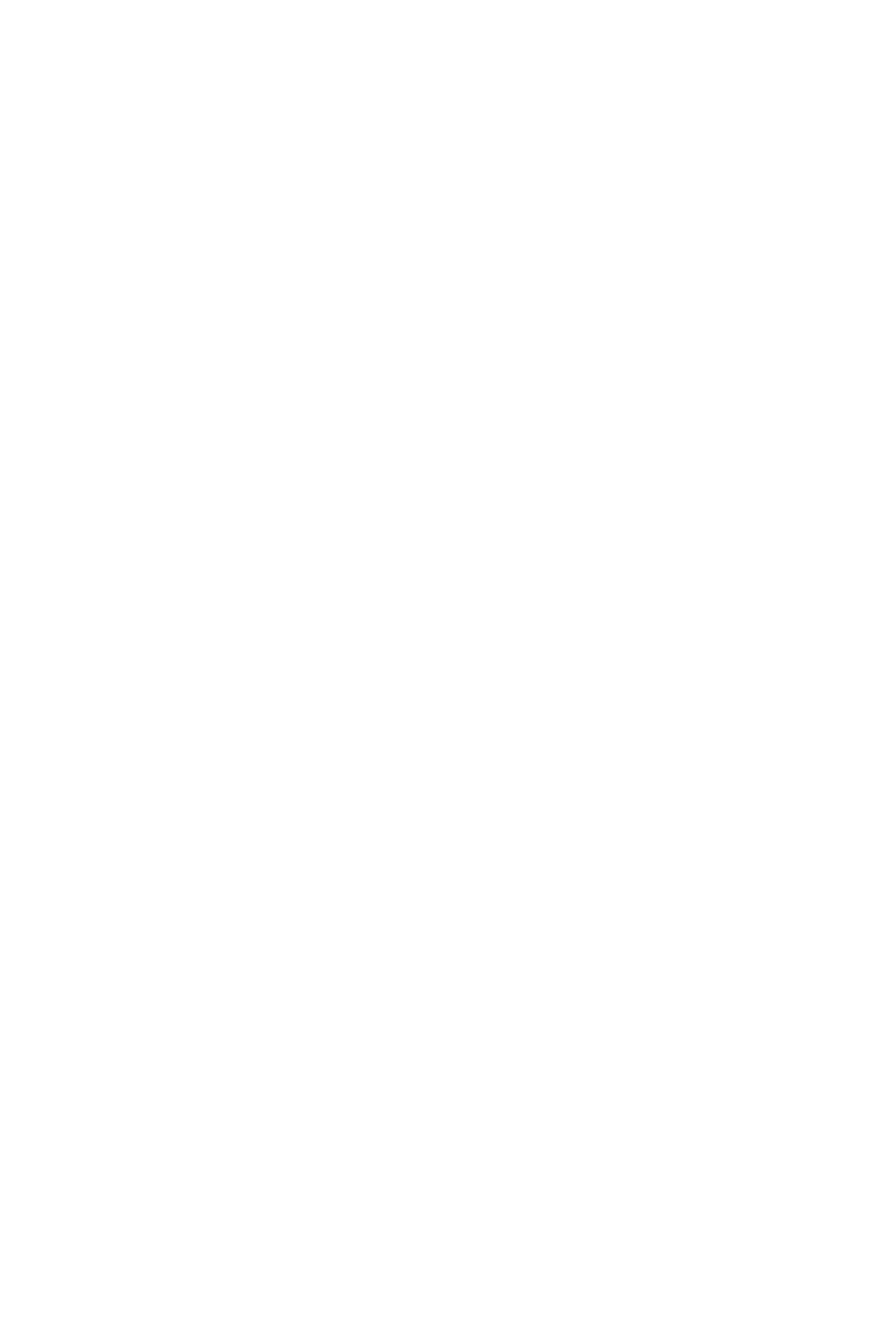### Other Books by Lori Osterberg

*~ The Choice Series ~*

Destination Vancouver – Ann and MJ Destination Barcelona - Casey & Jordi Destination Mexico City - Jena & Justin

### *~ The Creative Standalone Series ~*

The Writer - Kelly & Aiden The Artist – Renee & Bradley The Coach – Tessa & Graham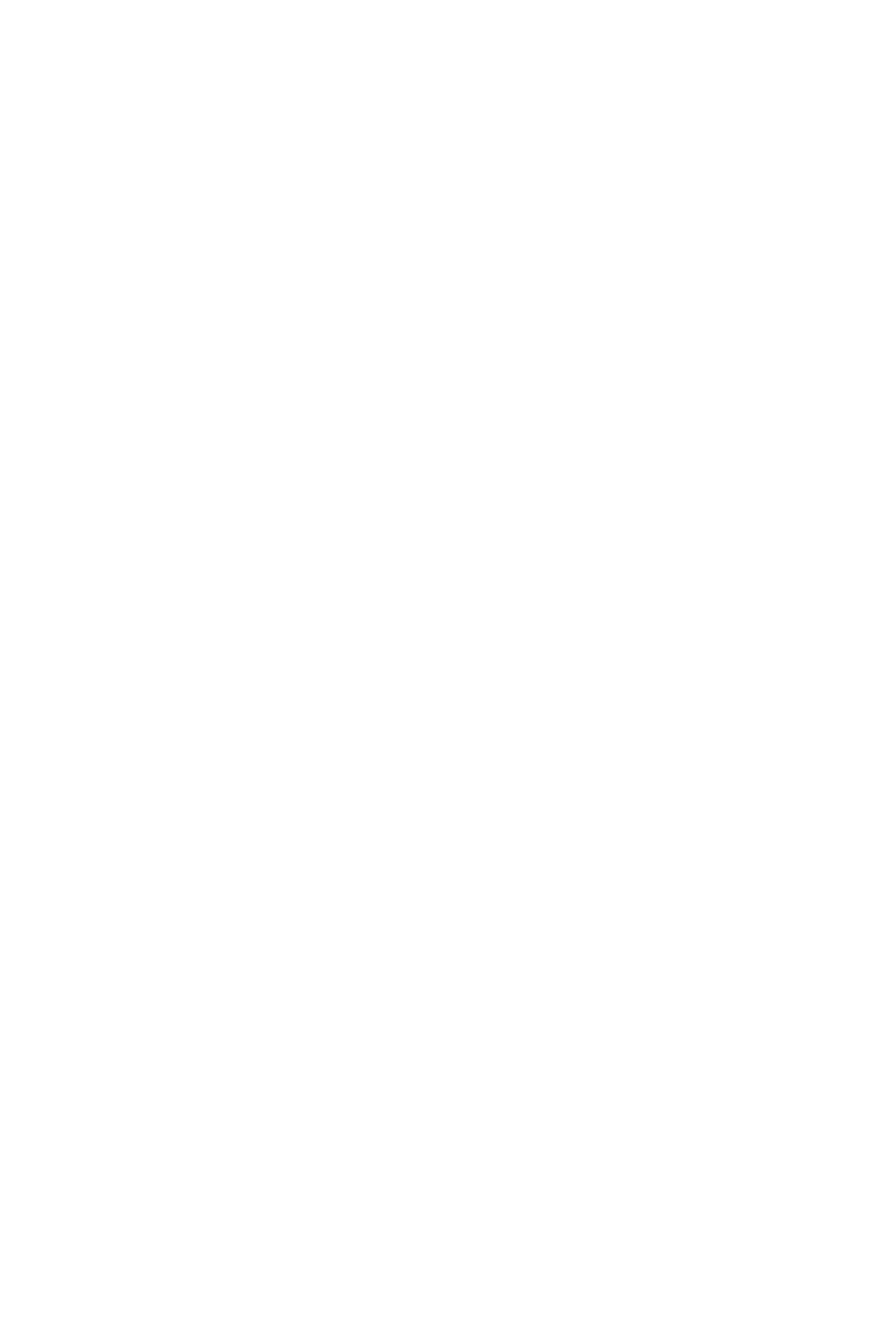# CHAPTER ONE

Tricia Myers found her seat, stowed her carry-on and moved into the row. She left her seat belt unbuckled until the other person arrived. Then she fiddled with her bag, withdrawing everything she needed for the flight before sliding it underneath the chair in front of her.

She'd become somewhat of an expert at flying. Starting a company did that to a person, especially with the goal of turning it into a national brand.

Tricia had spent the past eighteen months perfecting Nutz, a company that produced and sold nut and seed butters. She'd just received her first million dollar contract, and was on course to do five million dollars in revenue in the next year. With five full time and multiple part time employees, her entrepreneurial dreams had come true. And with any luck, attending The Natural Foods Expo would fasttrack her to a whole new level.

She was walking on air. Five full days to hand out the five hundred business cards currently tucked into her bag. It was a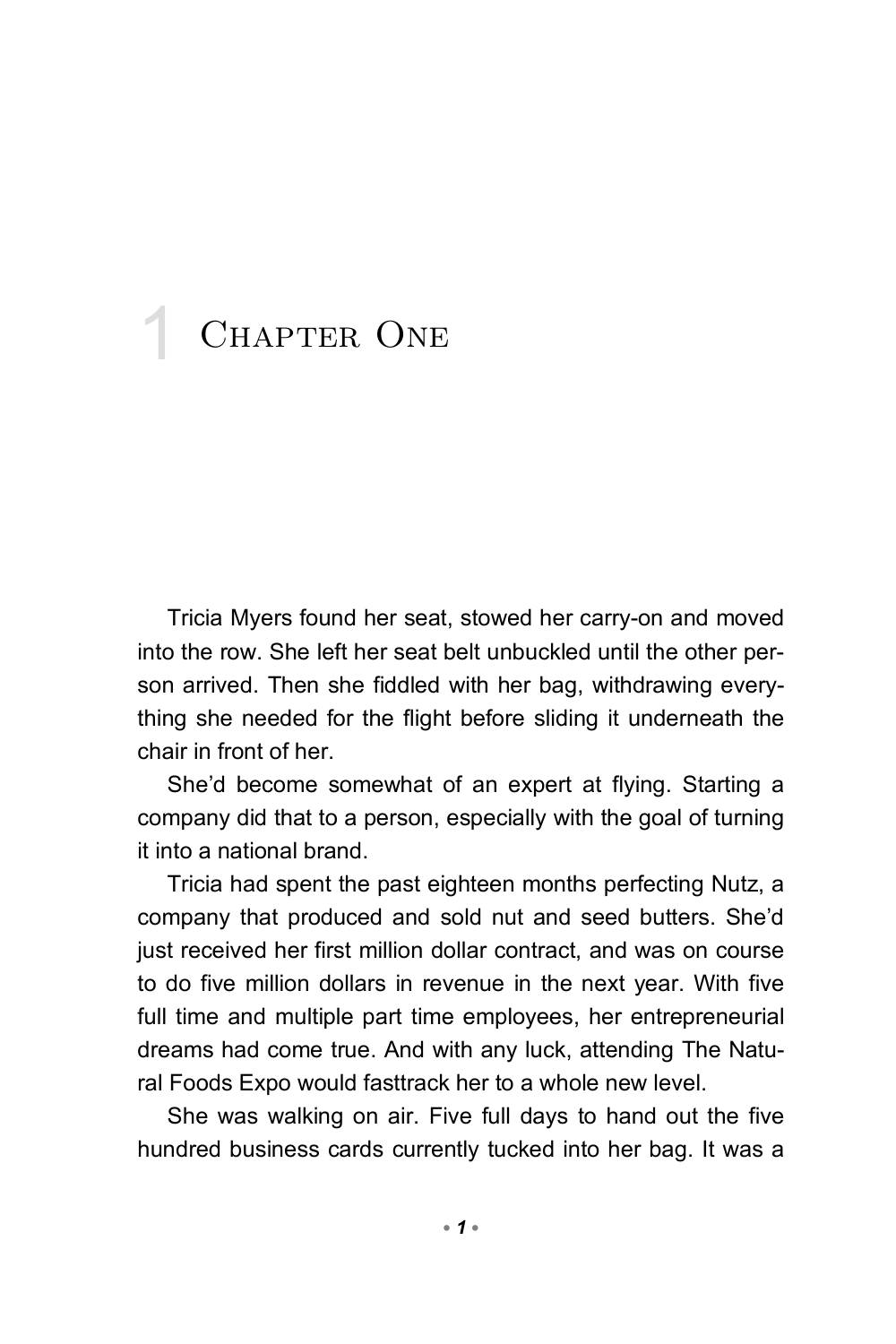lofty goal. But then she hadn't come this far without highly focused objectives.

A thump on the shoulder from an oversized bag, followed by a jolt to her foot by a rolling suitcase brought her back to reality. Now all she had to do was survive this flight.

She turned her attention to the people shuffling by. Who would settle in beside her?

The young woman with a baby on her hip? She looked as if she hadn't slept a full night in months. Remembering how many months she went without sleep when her own son was little, she was sure she probably hadn't.

Or maybe it would be the elderly woman who looked a lot like her mom. Her friendly face and big smile told her she wouldn't be getting much work done during the flight if she was the one.

Or maybe … Maybe it would be Mr Gorgeous who was waiting patiently as he moved along. His button-down accented the healthy tan that spread from his face to his neck, and continued down into the opening of his shirt. His dark hair just a little unruly; just long enough to wind her fingers in and …

"Excuse me. Can I slide in?"

Tricia looked up into Mr Gorgeous's hazel eyes.

And a smile that dazzled.

"Sure," she jumped. Blushing, feeling almost like a schoolgirl, she reached up, pulled herself to standing, and moved to the aisle. She bumped him as she went. "Sorry."

"Not a problem." He smiled again. He leaned in, dropping his satchel onto the floor.

She watched as he moved in, mesmerized by his backside that was equally as impressive as the rest of him. She breathed in, loving the fragrance he left behind.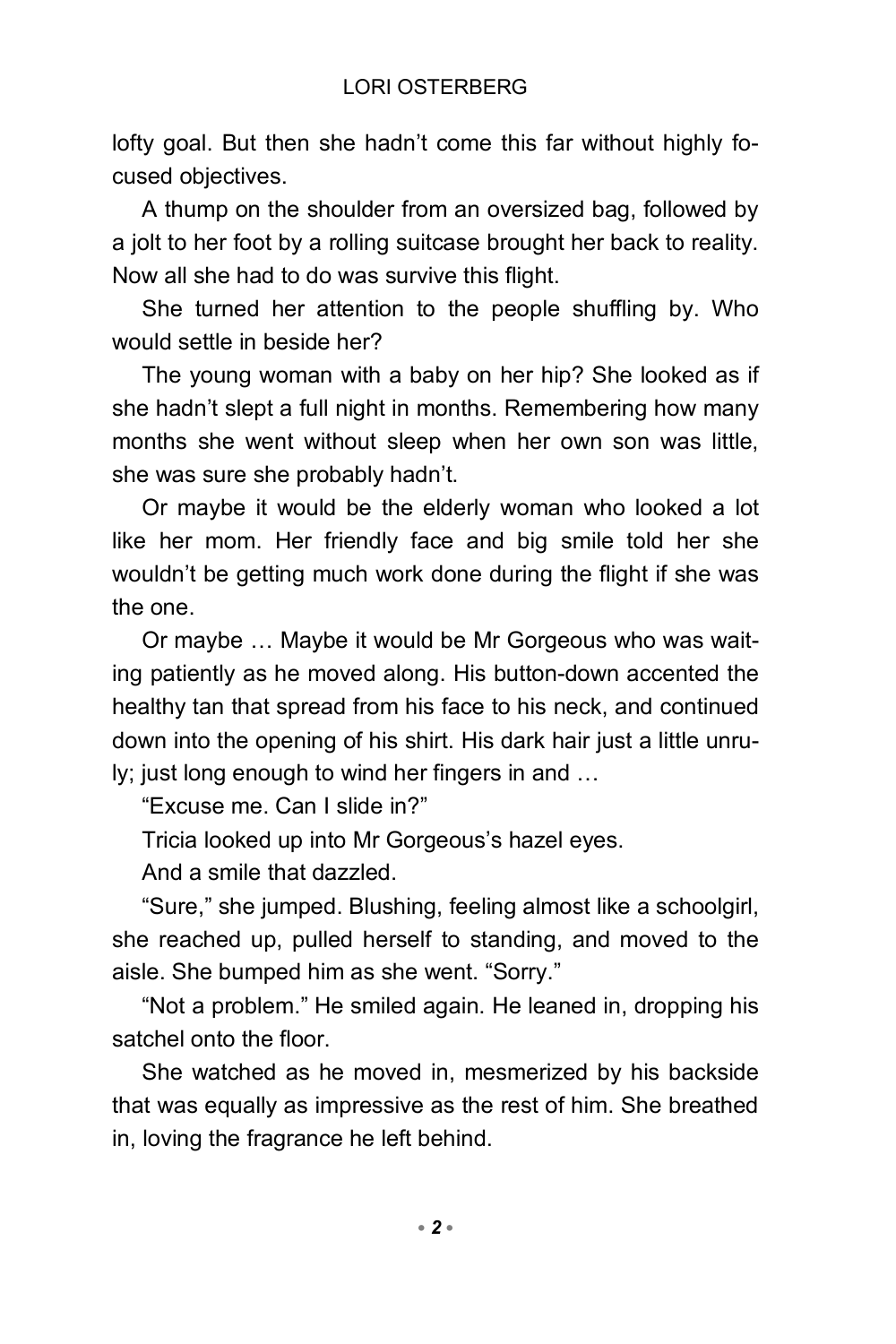He scooted towards the window, nudging his bag under the seat with his foot.

Tricia dropped back down into her seat, sliding the belt into place. She brushed her fingers along his arm as she moved her iPad.

He brushed his leg against hers as he tried to settle into his space.

"Sorry," he looked apologetic at her one more time. "These damn seats just aren't made for a six foot two person."

She moved her legs out into the aisle to give him a moment to settle in. She was struck by a man with too much luggage trying to squeeze it all into his space. She let her head fall back to the seat. "Don't you remember the good old days when this used to be fun?" She said to no one in particular.

"I know. When they used to smile at you and were glad you were there? Where they fed you a great meal? Where you didn't feel like you were one of the herd merely taking up space?"

She turned to her seatmate, mesmerized as he fed his fingers through his hair, trying to tame the curls into place.

She picked up where he left off. "Where you didn't wonder when they were going to start charging for oxygen?"

That threw them both into a fit of giggles.

Mr Gorgeous went back to pushing his hair out of his eyes. He grabbed his phone from the front pocket of his bag and started punching and swiping.

Five hours. I have five hours to watch this man.

Not that she had time to simply stare at a man. She'd wanted to get a few more emails out and go over her notes one more time. Tricia hit the button on her iPad and opened up her account.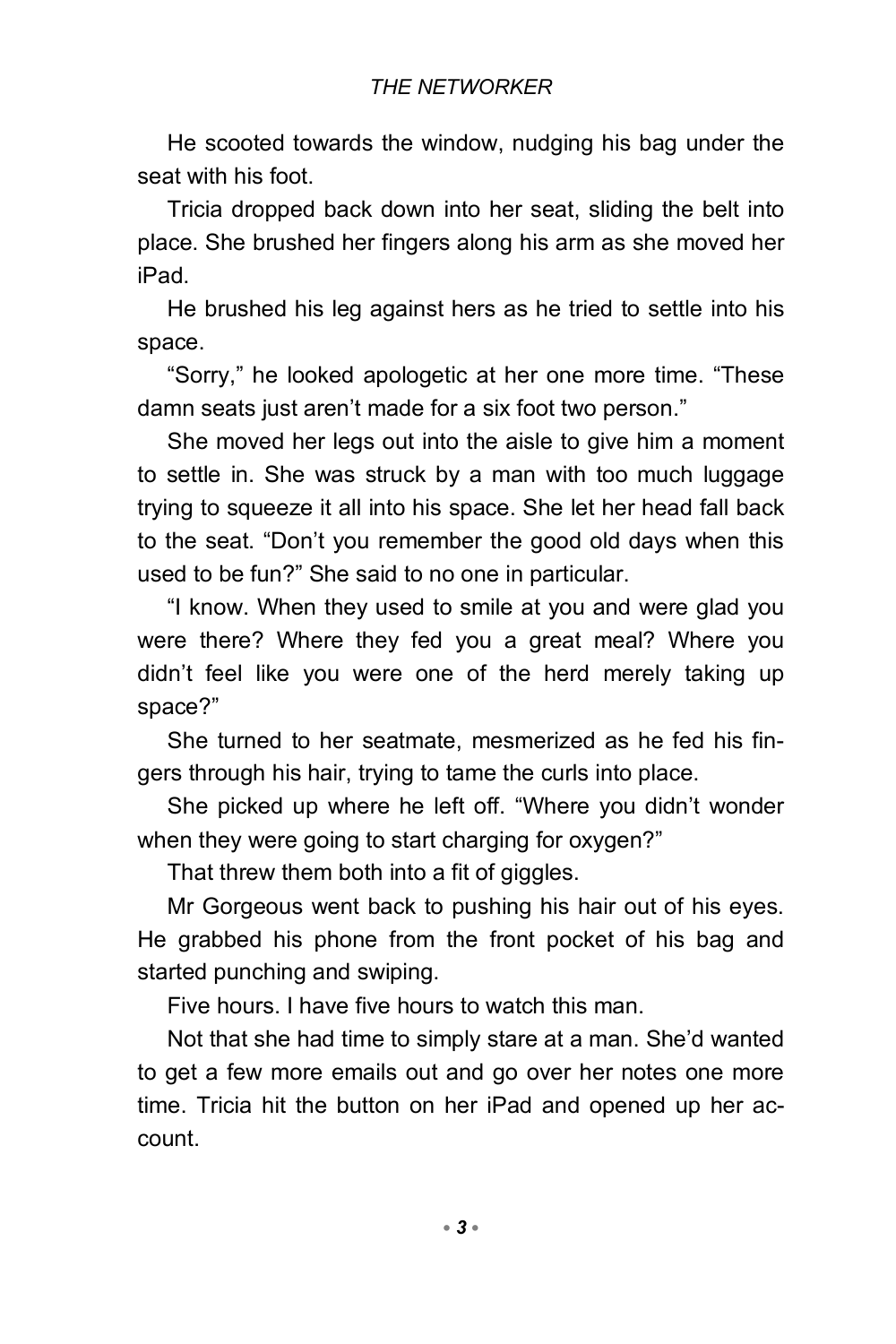She felt the doors close and the plane back away from the gate. She caught a glimpse of the flight attendants giving their standard talk out of the corner of her eye. She heard the rumblings and muttering of conversations all around her. But with so much to do, she quickly became absorbed.

The flight attendants settled in with a last announcement. She felt the plane accelerate, and a sudden tenseness in the seat next to her.

She glanced over to find him grasping the armrests hard enough to turn his knuckles white. A scowl crossed over his face.

As the plane lifted, it rocked a little more than normal. She heard soft swearing to her left. She saw his fingers tapping his thigh. *Ringless* fingers …

"You okay?"

"Yeah, sorry." He glanced at her sideways. "I fly all the time. You think I'd be used to this."

"Anything I can do?"

He shook his head. "No. I was on a flight a couple of weeks ago where the turbulence was so bad, it sent six people to the hospital. Everything fell out of the overhead bins. It's just made me a bit wary. I quess."

She nodded. "Oh, I remember that on the news. It must have been a wild ride."

He snorted. "Yeah, not good for someone who already doesn't like flying."

"Were you hurt?"

"No. My nerves were more than anything. Throw me on a ski behind a boat, and I'm fine. Push me into the front car of a roller coaster, and I'll willingly hold up my hands. But put me in a tin can thousands of miles off the ground and I move into panic mode. Go figure."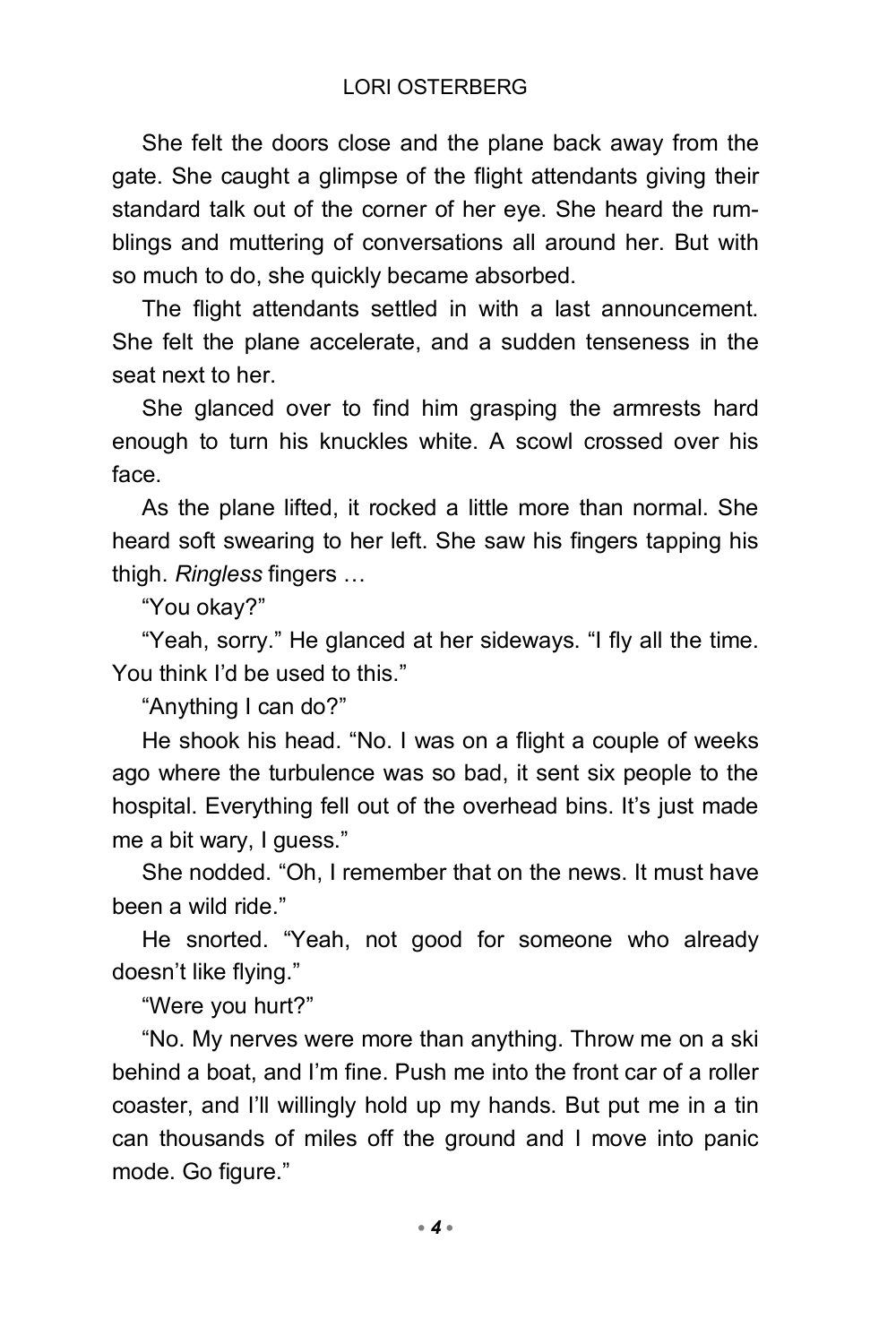"Just think of this as a very large enclosed amusement park ride." She grinned.

He returned with an eye roll. "As if it were that easy."

Somewhere inside, she could tell he had a wicked sense of humor. They'd been playing this game from the moment they'd made eye contact.

She hit the off button on her iPad, turned a little to face him and readied to play a bit more.

"So are you sweet or salty?"

She tried not to laugh as she watched bewilderment cross over his face.

"What?"

"Candy bar or potato chips?"

His whole demeanor shifted. He sat up, quit fidgeting, shook his head, and carefully moved to face her. And after a moment, he smiled and blurted out, "Candy."

"Caramel or chocolate?"

His head tipped down, and his eyes opened a bit wider. He moved a little closer. "Chocolate. Definitely chocolate."

"Milk chocolate or dark chocolate?"

"Dark."

```
"Coffee or tea."
```
"Coffee."

"Wine or beer."

"Beer."

"Tofu or steak."

"Steak."

She held up her hand. "Okay, now you lost me. I have to stop there. I can't go any further." She turned slightly in her seat.

"Oh yeah?"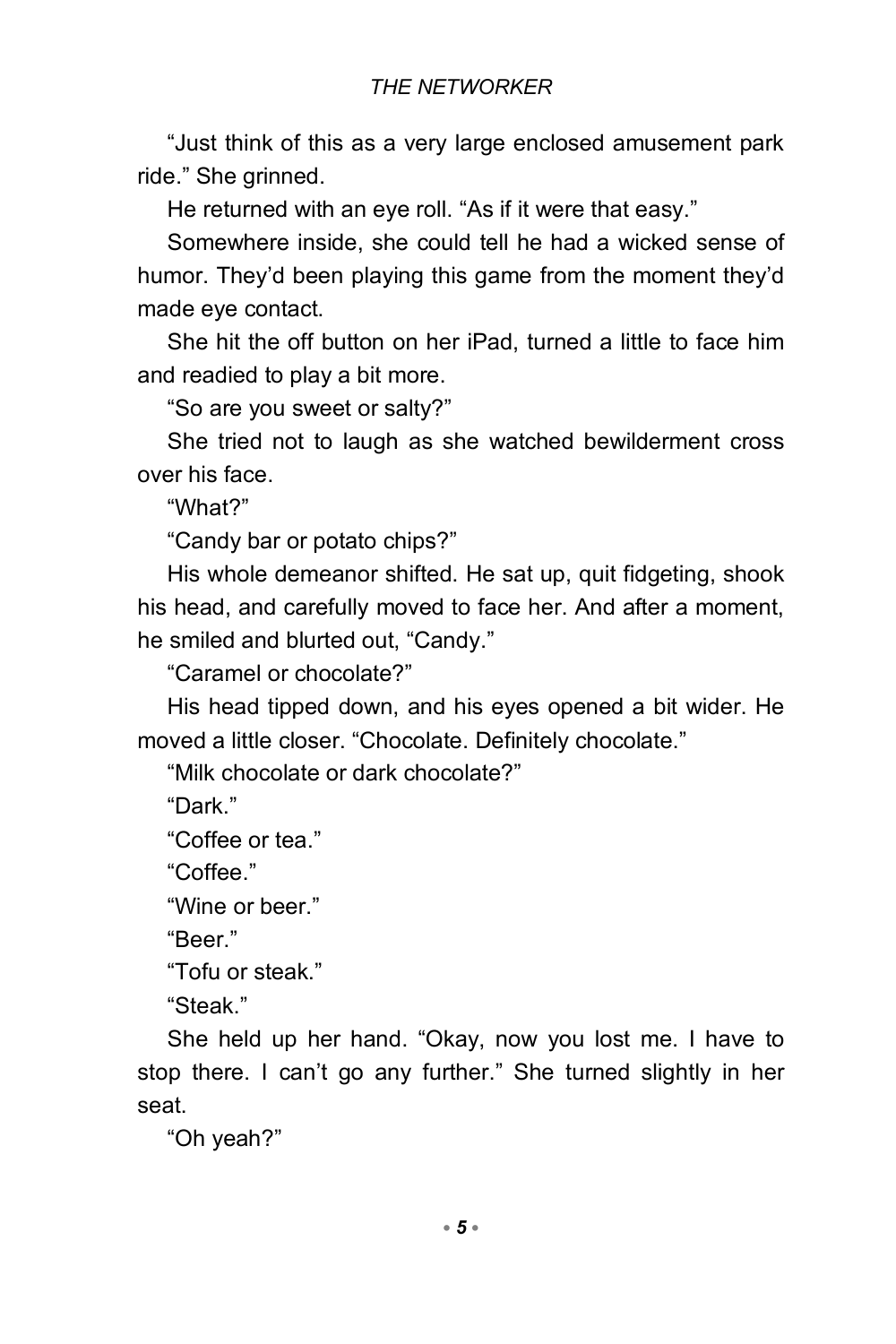She was playing, and he knew it. She could feel him shift even more towards her.

"Steak isn't your thing?" He looked mildly offended.

She shifted back to him. "No way. How could you eat such a thing?"

"You're not one of *those*, are you?" He smiled as he fakeshivered. "There's enough of them here in Seattle. You *might* be one of *them*."

She raised an eyebrow. "*Those*? *Them*? Just what are you referring to?"

"You know. Veggie people that can't handle a good slab of meat."

She pressed her lips together to keep from giggling. *Oh, so many comebacks. Which way to go?*

"I just prefer my *hunks* a little more a la naturel." She flipped her hair over her shoulder as she added a French twist to her pronunciation.

He howled with laughter. Even in a noisy airplane, he captured the attention of several rows around them.

She loved it. He had a great laugh.

Just deep enough to send shivers down her spine.

Just gravelly enough to send her thoughts to the places they could go and the things they could do …

Her eyes moved from watching his lips back up to his eyes. And from the fire she saw in the flecks of gold, she knew she'd been caught.

Tricia was fifty-two. She was finally making her career dreams come true. Her big idea was now a million dollar business. And after this weekend, she had every hope to make it a multi-million dollar one, hopefully with an investor or two with connections helping her out.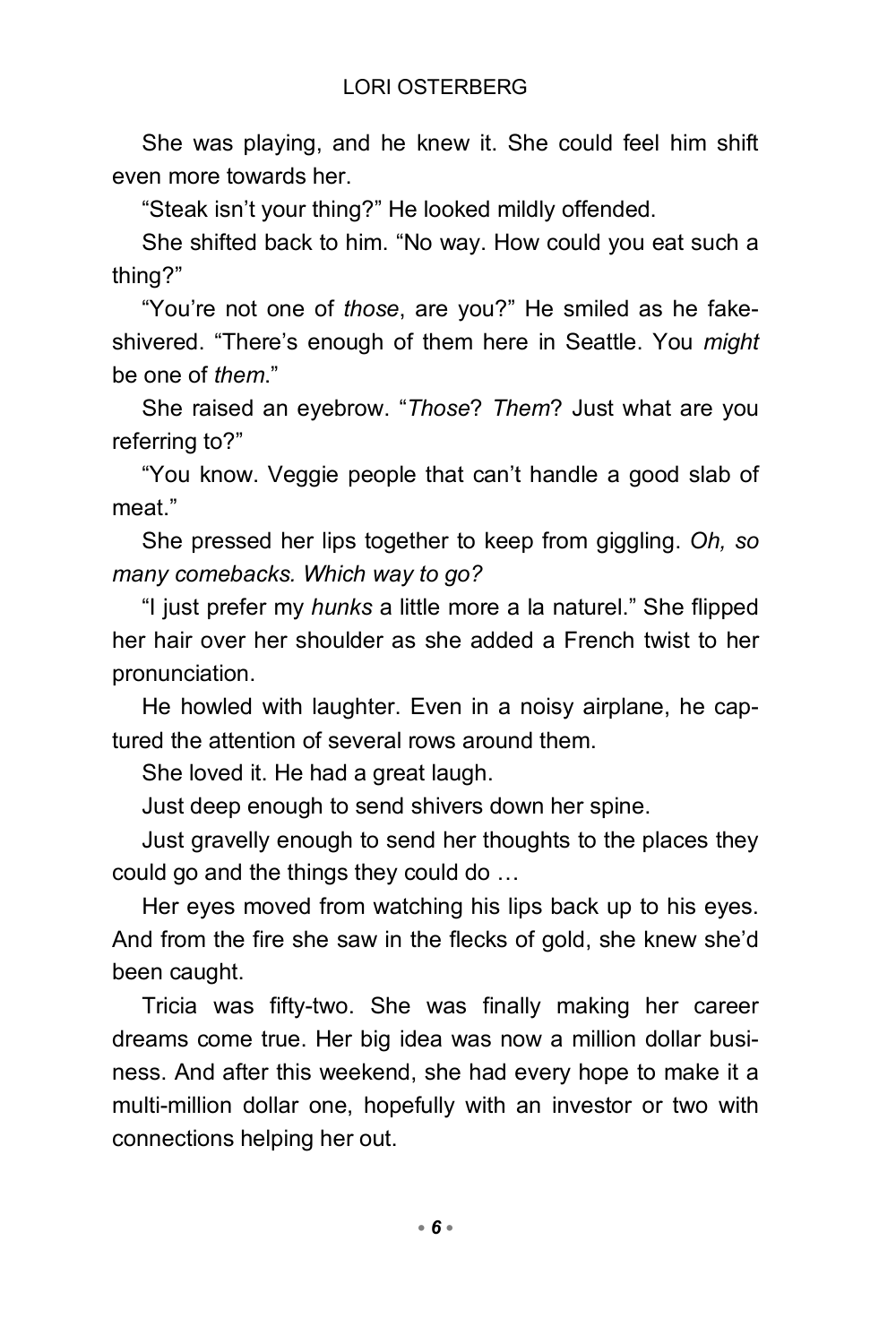### *THE NETWORKER*

It had been several months since she'd dated. And even before that, her prospects had been minimal at best.

There was Craig; he'd lasted two dates before she told him she wasn't interested. If she'd had to spend one more dinner talking about the good ol' days, she'd have gone crazy. What was wrong with now?

She'd given Bob what's-his-name three hours before she'd decided no way, no how. A girl could only take hearing about how terrible his ex was for so long.

There hadn't been anyone in her bed for … she couldn't seem to remember. That was a very bad thing indeed.

Because right now, she was eyeing this man in front of her with a little more interest than she cared to let on. Something she needed to think about when she had the time.

"Snack?" The flight attendant leaned over with bags of pretzels, and they both burst into a fit of giggles.

They accepted the bags and ordered drinks.

He bumped her with his shoulder. "Very sneaky."

"Hmmm?" Tricia cocked her head as she gazed at him.

"Thanks. For pulling my attention away for a bit."

"Glad I could help."

"I'm Dan Griffin," he held out his hand.

"Nice to meet you, Dan. I'm Tricia Myers."

Tricia jumped from the impact. With one single handshake, her world changed.

His touch was electrifying.

She felt something move deep in her soul. She felt the energy buzz between them. It felt like the stars aligned, just for them.

Her heart beat a little faster. It was simply indescribable.

For the rest of the flight, they talked about everything, and found a whole lot in common. She told him about her new com-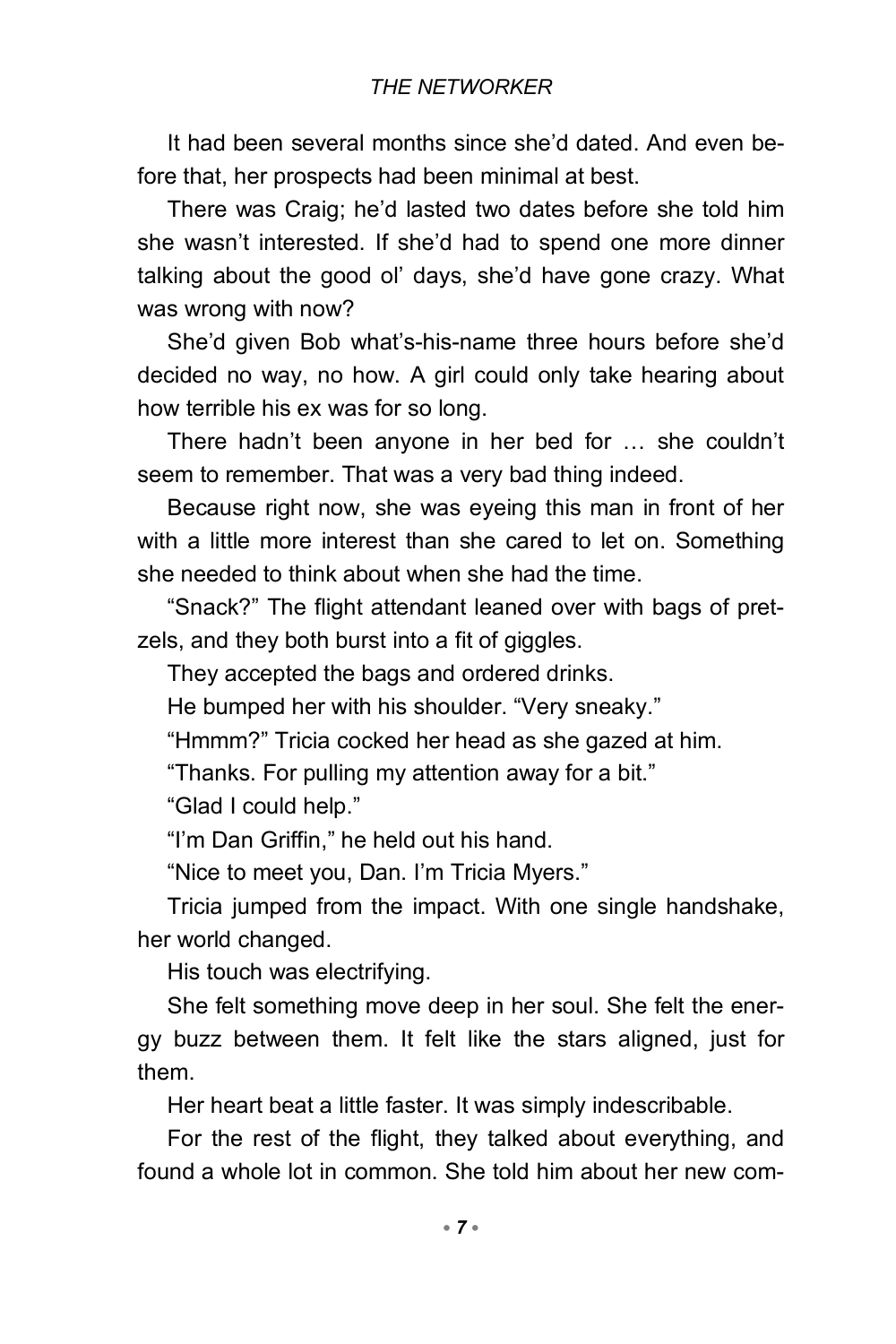pany and her goals for the expo she was about to attend, only to find out he was operating a booth at the very same tradeshow pitching his own products. They talked about marriage, divorces, and raising kids. They filled in the space with books, movies, restaurants they frequented. They discovered their homes were in Seattle, only eight miles apart.

"We'll be landing in ten minutes." The flight attendant's announcement came all too soon.

"Here's my card. I'm not sure if I'll run into you this week. But I'd love to see you for dinner once we're home." Dan slid a card out of his bag and placed it in her hand.

She returned with a card of her own. "I'd like that. I hope you have a great show."

They walked to the baggage claim together, and after they had collected their bags and boxes, they said goodbye.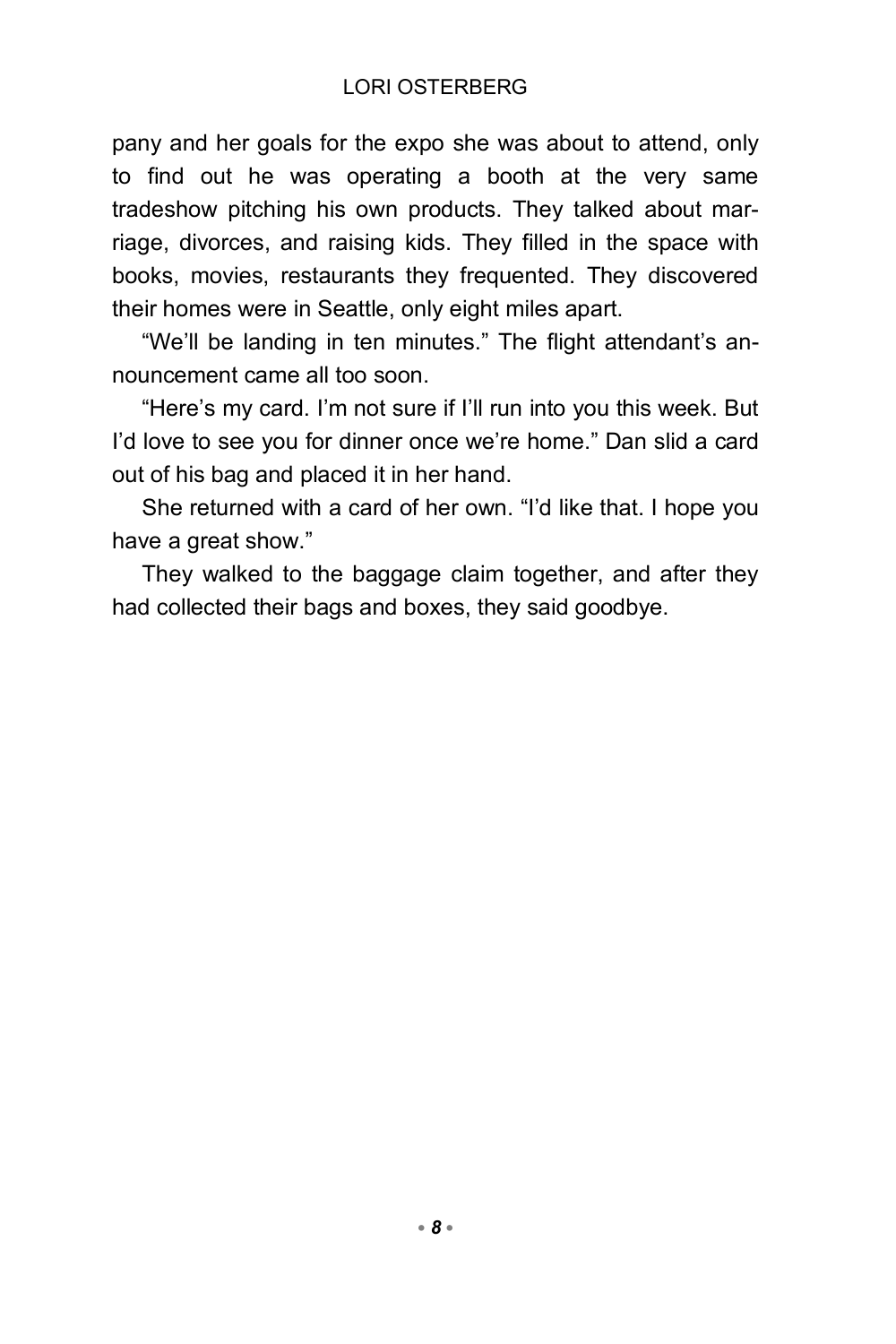# 2 Chapter Two

Tricia was exhausted. Exhilarated, but completely spent. Three days of networking, learning, and connecting with more people than she thought possible had a way of thoroughly wearing a person out. Still, "magical" was the only way to describe her experience.

She'd had the opportunity to pitch her business, and it had gone better than expected. With five venture capitalists in attendance, two had expressed interest. She had a follow-up meeting scheduled for the morning, and she'd spent a couple of hours earlier putting together a new series of calculations and statistics in anticipation. She was ready. But for now, she just wanted a moment of quiet.

She sighed as she took a sip of her chardonnay, watching over the rim of her glass. *As if she'd get it here, in the ballroom of the convention center where the expo was taking place*.

The cocktail party was turning into a wild blowout. She'd never known adults to get quite so rowdy. As one of the oldest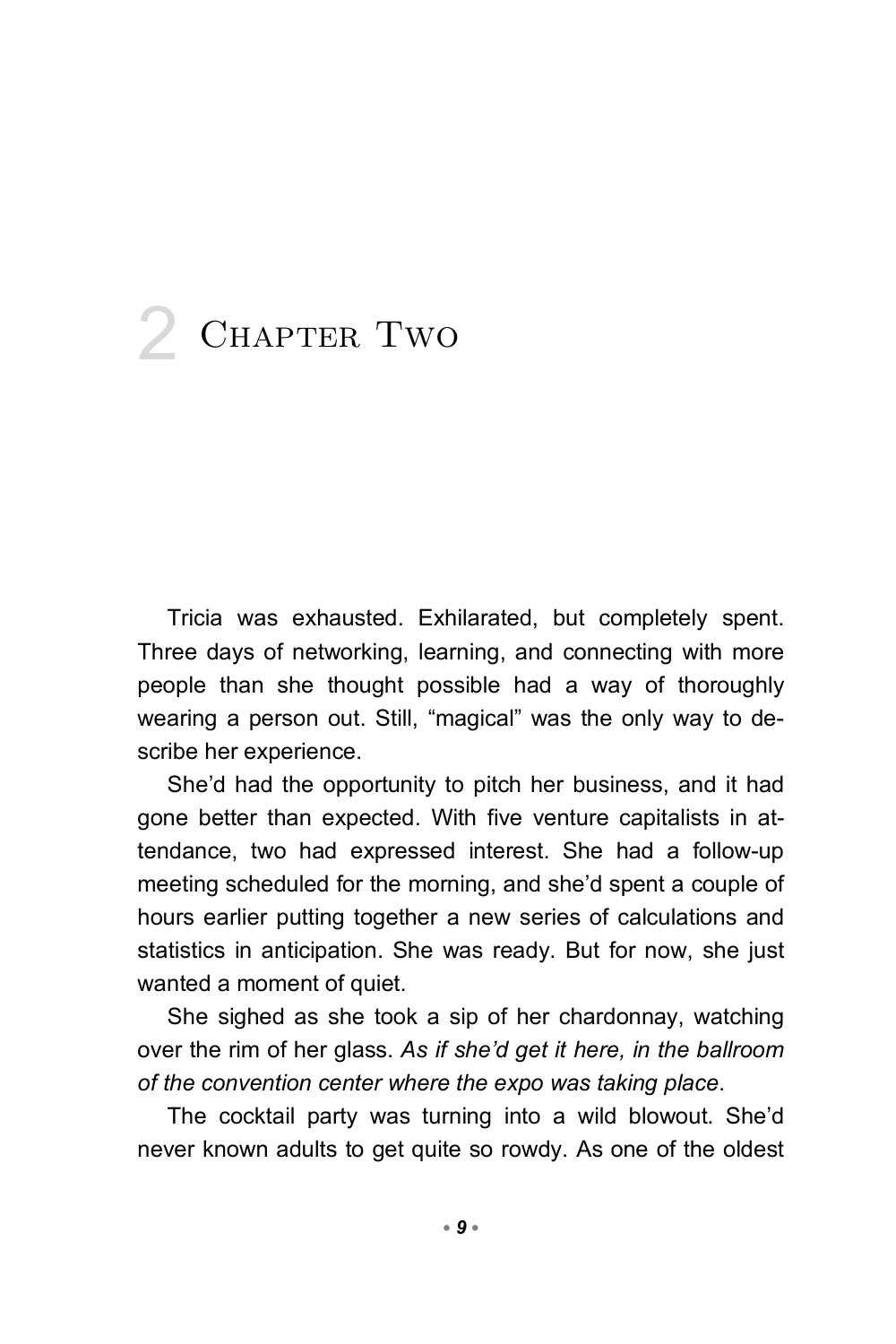expos in the industry, she knew a lot of these people had been together for years, decades, and as such had a homecoming with the people around them. She wasn't in the *in-crowd* yet, so she stood off to the side, waiting for the perfect chance to slip away, back up to her hotel room, for room service and an early night to bed.

"If you had a crystal ball, what would you ask for right now?"

She felt him, warm, standing right behind her. His lips hovered close to her ear, positioned so she could hear him above the sound system blaring to all the corners of the room.

She turned and found the same eyes she'd spent five hours looking into just a few days before. "Dan. How are you?" She leaned in and gave him a quick hug. He smelled woodsy, spicy, with a hint of the gin and tonic he held in his hand.

He raised his eyebrow. "So, what's your answer?" He continued as he saw puzzlement cross her face. "The crystal ball. What would you ask it?"

She chuckled. "That's easy. Where's the closest restaurant where I can get a vegetarian burger?"

He grabbed the drink from her hand and placed both of their glasses on a tray nearby. Then he twined his fingers with hers and started walking.

She scrambled to keep up with his six foot two stride. But as she matched the rhythm of his steps, she noticed how natural it felt to be at his side, with him. Her vision moved down to her hand perfectly encased in his. Like it was made just for his. Like it belonged there, the only place it should be.

He stuck to the outside walls of the room, dodging people as they went. Once outside, he pulled her into the cab line and opened the door for her to climb in. He directed the driver, then leaned back and smiled a satisfied grin.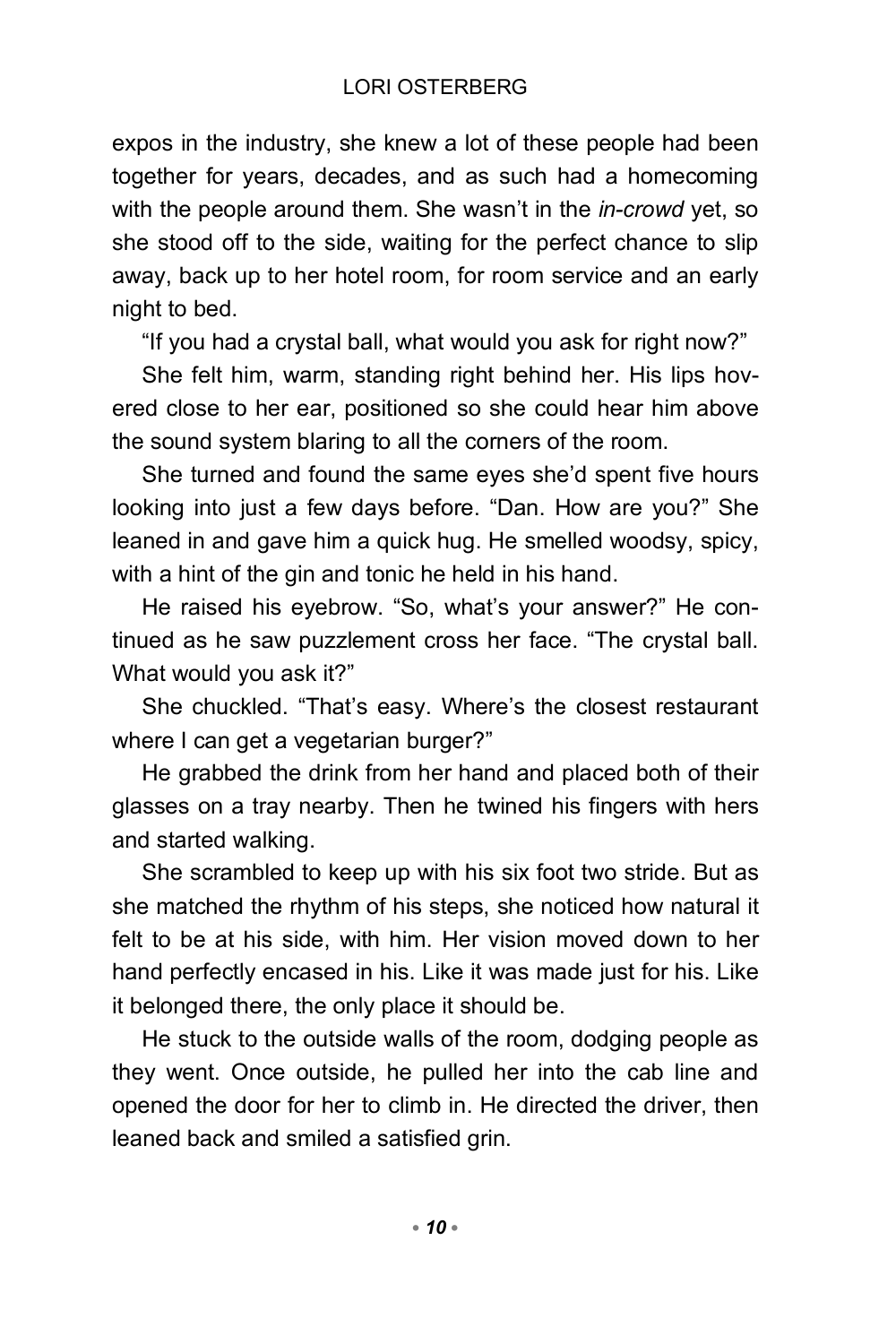"You come here enough to know a place that serves veggie burgers?"

He held up his phone. "Nope, I just did a quick search while we walked. The app says this place is pretty good." He moved his phone in front of her, showing her several reviews.

"And here I thought you really had a crystal ball."

He crossed his arms and settled in. "Maybe I do." With a deep sigh, he seemed to relax.

She followed, letting her head roll a little from side to side. It felt good to step away from the loud circus they'd just left. While she loved networking and had made great connections, she hadn't realized just how stressed she'd become.

They chatted about the show as the driver rounded a few corners and pulled up out front. The valet opened the door and let them out. They found a table for two in back, to the side of the bar. While they had a live band performing on the other end of the room, it was surprisingly quieter than the atmosphere they'd just left.

They ordered. As Dan handed the menus back to the waiter, Tricia found herself watching every move he made. How had she fallen so quickly into liking whatever this was growing between them? He made her feel intelligent, invincible. He made her feel sexy. He made her feel comfortable. Not something that was easy to do.

As his eyes met hers, she didn't shy away. They stared, asking, speaking without saying a word. She could tell he felt it too.

### *Where did you come from?*

There was so much she wanted to ask; so much she wanted to say. But the bottom line was they were at a convention. It wasn't the time or the place.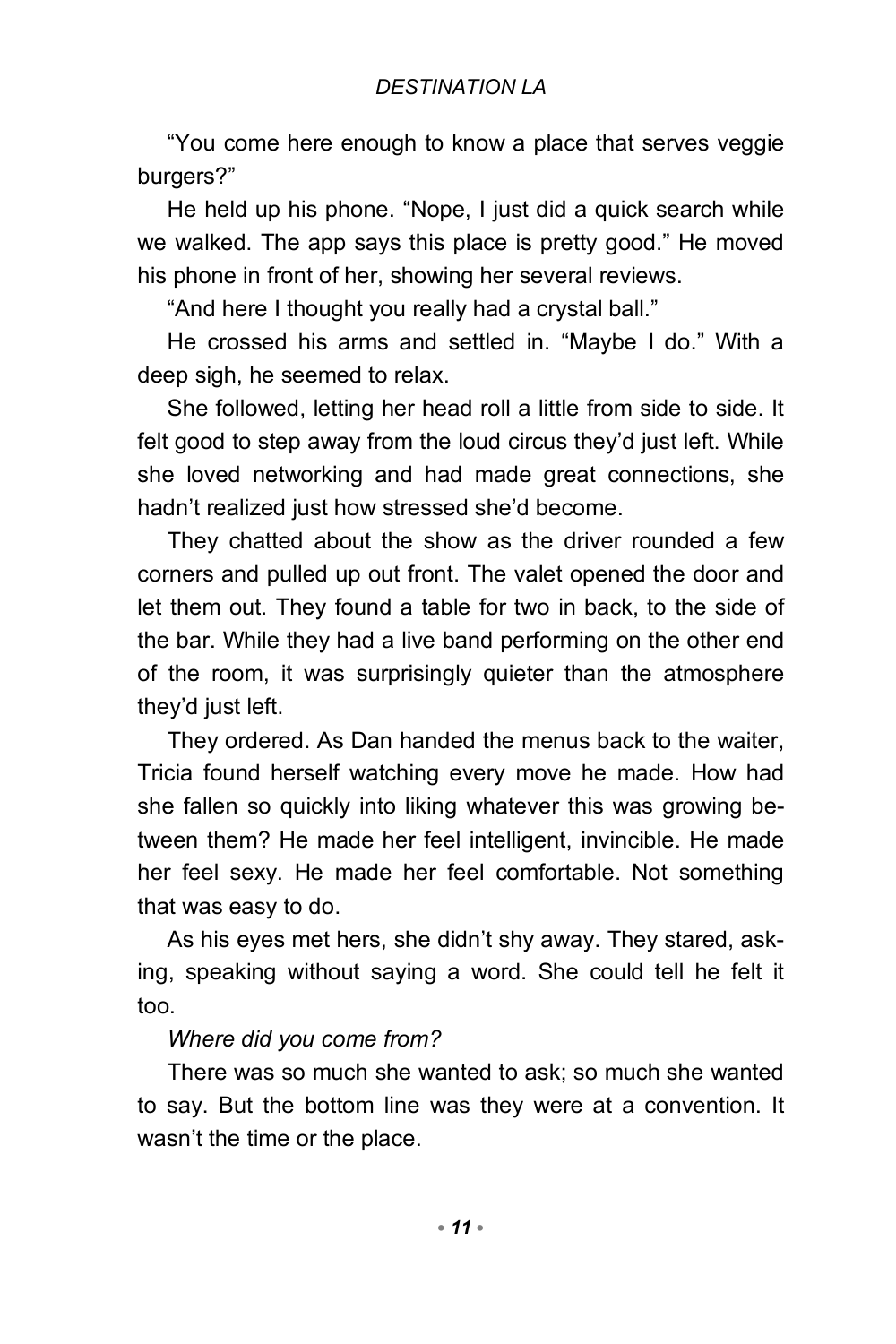So she changed direction. "So how's the show going? Lots of connections?"

"There's more traffic than the last three. It seems interest is skyrocketing for natural foods. With the contacts I've made, I'm hoping we can double sales this next year. I do this show twice a year. It's the best, that's why I keep coming back." He explained how his company had started with a line of organic juices and had expanded to include twenty-four different flavors in recent years.

He took a sip, then turned to her. "How'd the pitch fest go?"

She pressed her lips together for a moment, thinking. "Well. I'm hopeful." Then changed her tune and released a brilliant smile. "Scratch that. I'm *wildly optimistic*! I'm meeting with one of the venture capitalists tomorrow morning. I have a good feeling." She couldn't keep the grin from taking over her face.

"Wow!" He held up his beer. "Congrats. That's awesome, Tricia. I'm happy for you."

"Thanks. You know, two years ago, I never would have believed this to be possible. And now, here I am. I feel like I'm on this crazy, unbelievable ride and it has no signs of ending. Good things just keep happening."

She sat back as the waiter placed two heaping plates of food in front of them. She picked up a fry and nibbled, watching the man in front of her.

She hadn't gone looking for a man in her life. But sitting here, talking business with Dan, she felt a pang of regret for all the years when she'd held men at bay. She'd told herself to wait until after she'd raised her son. He was now twenty-three and living on his own, with a job that paid well enough for him to be self-sufficient. And in truth, he hadn't needed her in years. Not since he'd gone off to college a thousand miles from home.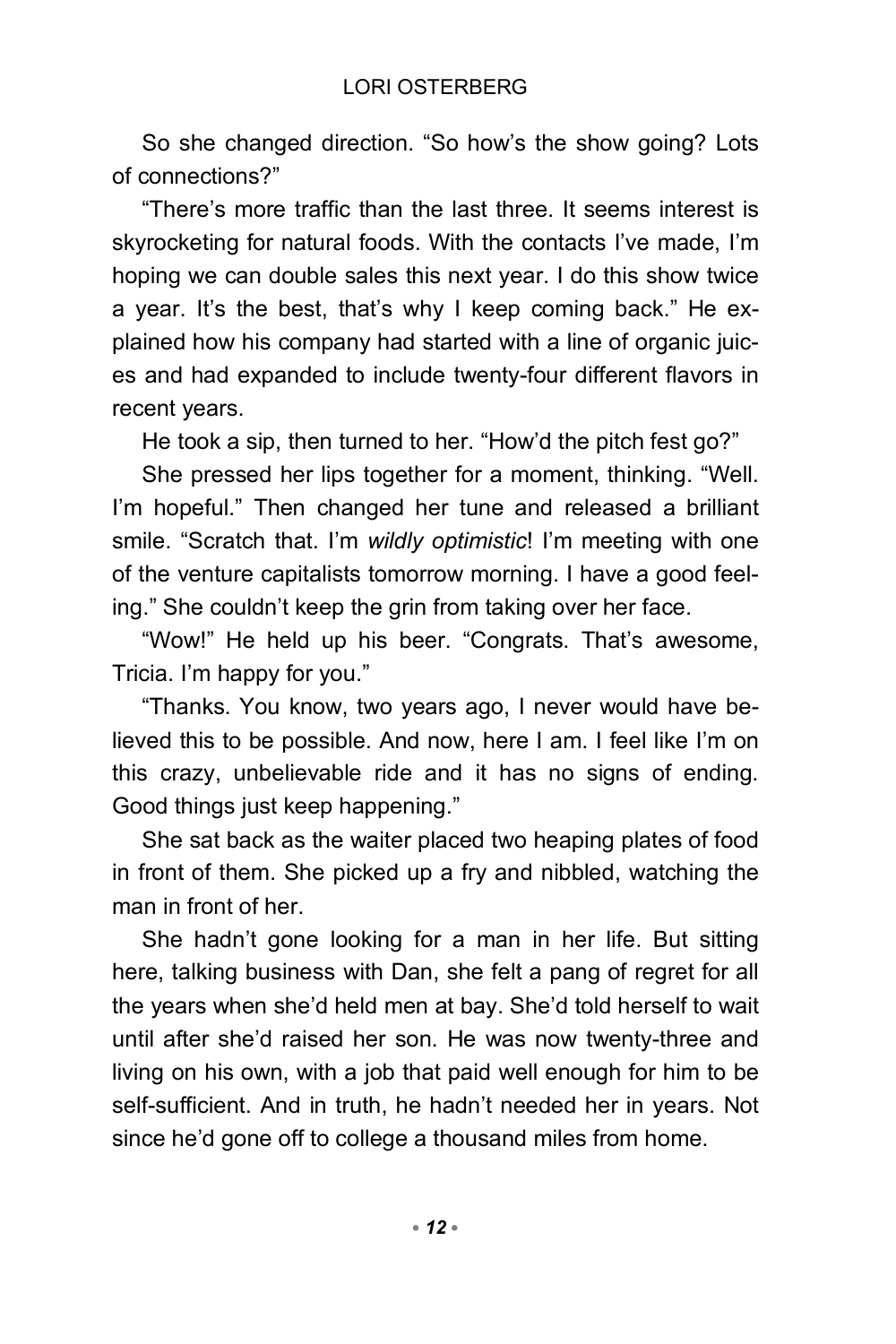Yet here she was, still telling herself she didn't need anyone in her life. Why?

If felt good to chat about the day, have someone to share the good and the bad with. To have someone nod and accept what she had to say, offering advice along the way.

They'd fallen into a rhythm that was surprising at best. Once again, she wondered how he'd come into her life. Serendipity might be at play.

She'd anticipated an early evening alone in her room. Just a chance to recover, take a deep breath, and collect her thoughts for her meeting the next day.

But maybe, just maybe, she needed something else.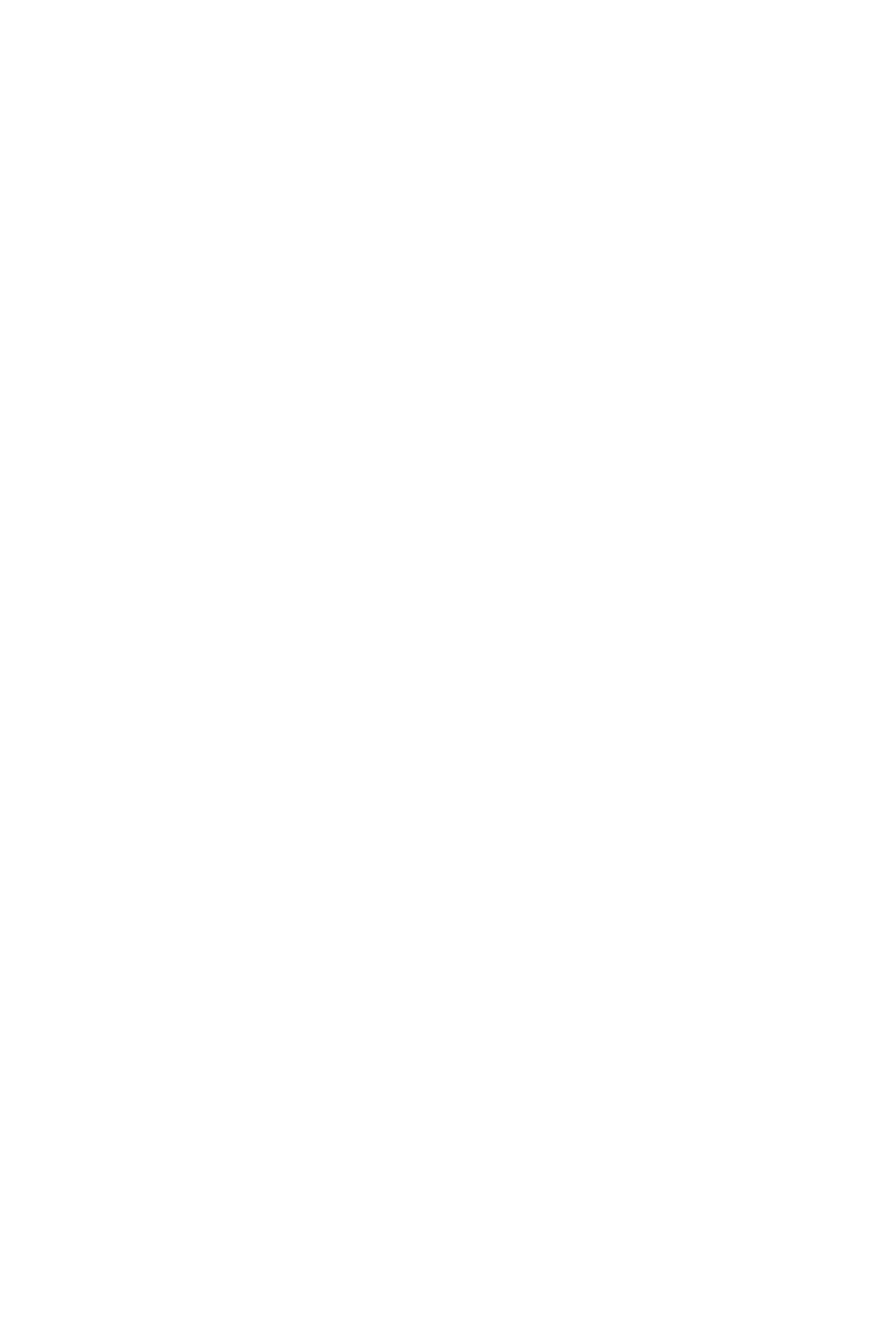# CHAPTER THREE

"You're at the Marriott too?" It was a logical guess, as it was closest to the convention center.

She nodded.

They were quiet as they buzzed through the city. The lights flickered in through the window, highlighting his face.

Her senses were on edge. She basked in his warmth as they sat, side by side. She reveled in how alive he made her feel.

With him, she was completely losing control. She hadn't been that person since … *How long had it been*?

She was the kind of person that had to have her shit together, all of the time. She rarely did anything without a mile of planning. The moment wasn't lost on her that this man snuck in without any thought or preparation, and was quickly pushing her to the point of no return. To a point where she no longer cared about anything. Not the convention. Not her meeting. Not her company. Only the two of them, and whatever *this* was.

Minutes passed, and they pulled up outside the doors.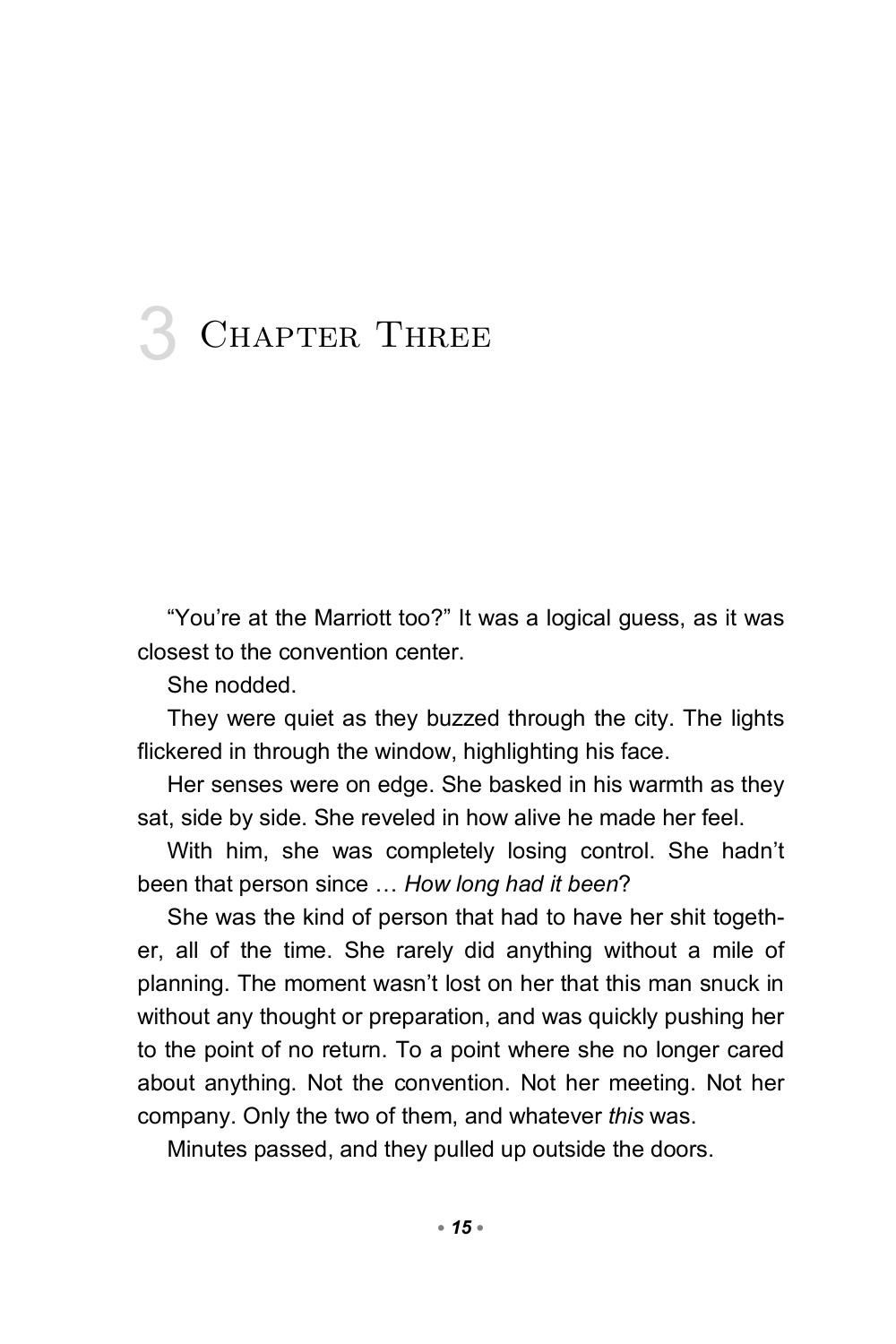She waited while he slid his card through the reader and paid the driver. Then he followed her in through the double doors.

For Tricia, hotels ran together, looking somewhat alike after a while. This one was no different; only the people and the city changed. The atrium was vast, with little pockets of groups talking, laughing. It was dark enough to blend in. She walked beside him, thinking, contemplating.

*Should she*?

As they made their way to the elevators, Tricia slowed and stopped near a window overlooking the city. She turned and stepped into Dan.

"I don't usually do this. Hell, I've never done this. But I don't want this to end. I was wondering if you," she stumbled for the right words. "If you'd like to, um, what I mean is …"

He pulled her in close. He placed both hands along her jaw, tipping her head just so. With better access, he leaned in, stopping for a moment, relishing the moment right before they connected. Then he carefully touched her lips with his.

"Yes," he whispered when they came up for air. Then dove back in.

"Do … you … have …" she asked between kisses.

He grabbed her fingers again, racing towards the gift shop.

One box of condoms and five minutes later, they were kissing in the back of the elevator, on the way to the fifteenth floor.

Was she really doing this? She was a full grown woman carrying on as if her life depended on sex. And at this very moment, she was pretty sure it did.

She hadn't felt this frenzied, this excited and out of control in a long time. She didn't regret it; she relished it. She needed this. She deserved this.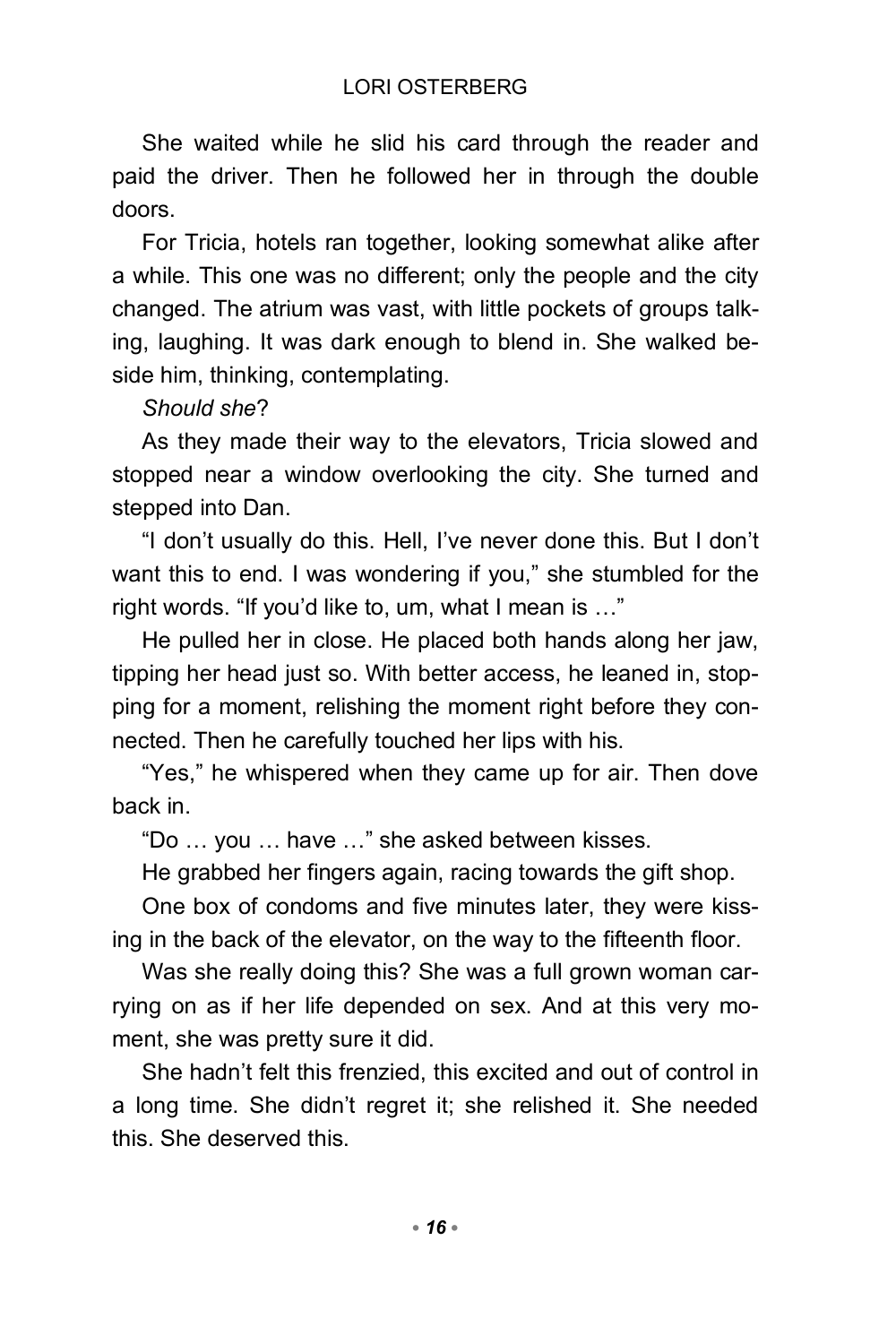And watching Dan's eyes as they opened and closed, speaking louder than words ever could, told her all she needed to know.

She pulled him into her room and touched. Played. Explored.

He affected her. She hadn't expected it. Even now, wasn't sure she believed it.

Still, he whispered into her skin as he moved up and down. "You're beautiful." "I can't believe I found you." "Where did you come from?"

She felt it too.

His body hovered over hers, enveloping her, devouring her. She touched and moved to give it all in return.

Arms working.

Bodies moving.

Skin heating.

Legs cocooning.

Until their breathing became one, rhythmically moving, together.

She'd never be able to catch her breath again.

She wasn't sure if she ever wanted to.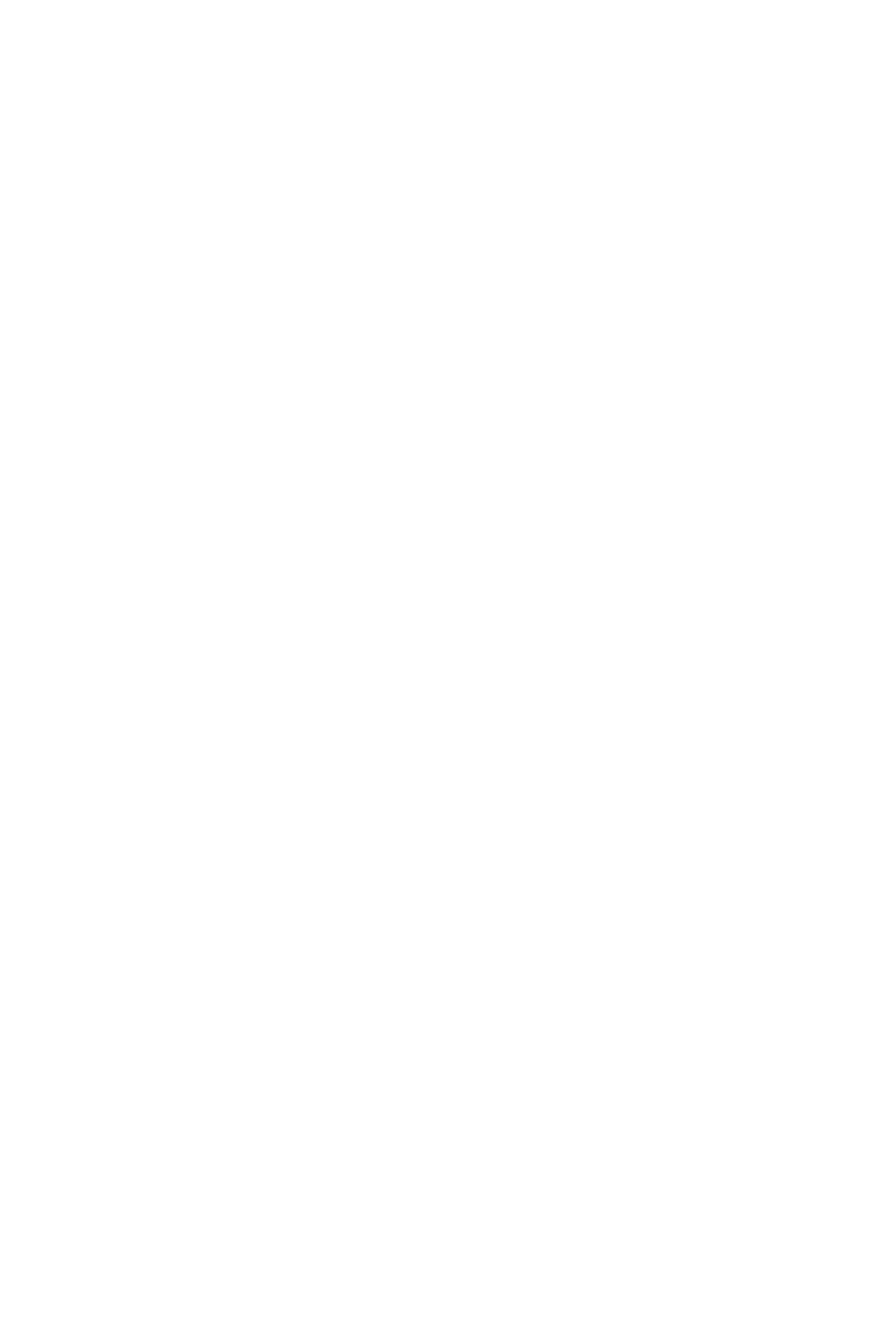# 4 Chapter Four

Tricia plodded along through the security line, waiting her turn. She piled her belongings in buckets, then walked through the detector to the other side.

She pulled everything back together, then found the sign that pointed to her gate number.

She stopped for a smoothie, then made her way down the concourse.

She found a little corner where she could hide out and put her thoughts together before she boarded the plane. As she stared out the window, watching the hustle and bustle of a busy airport, she pondered her days away from home.

Her bag was lighter. She might not have given away all five hundred business cards, but she'd made a pretty good dent. She had an equal sized stack in the front pocket from all the cards she'd collected.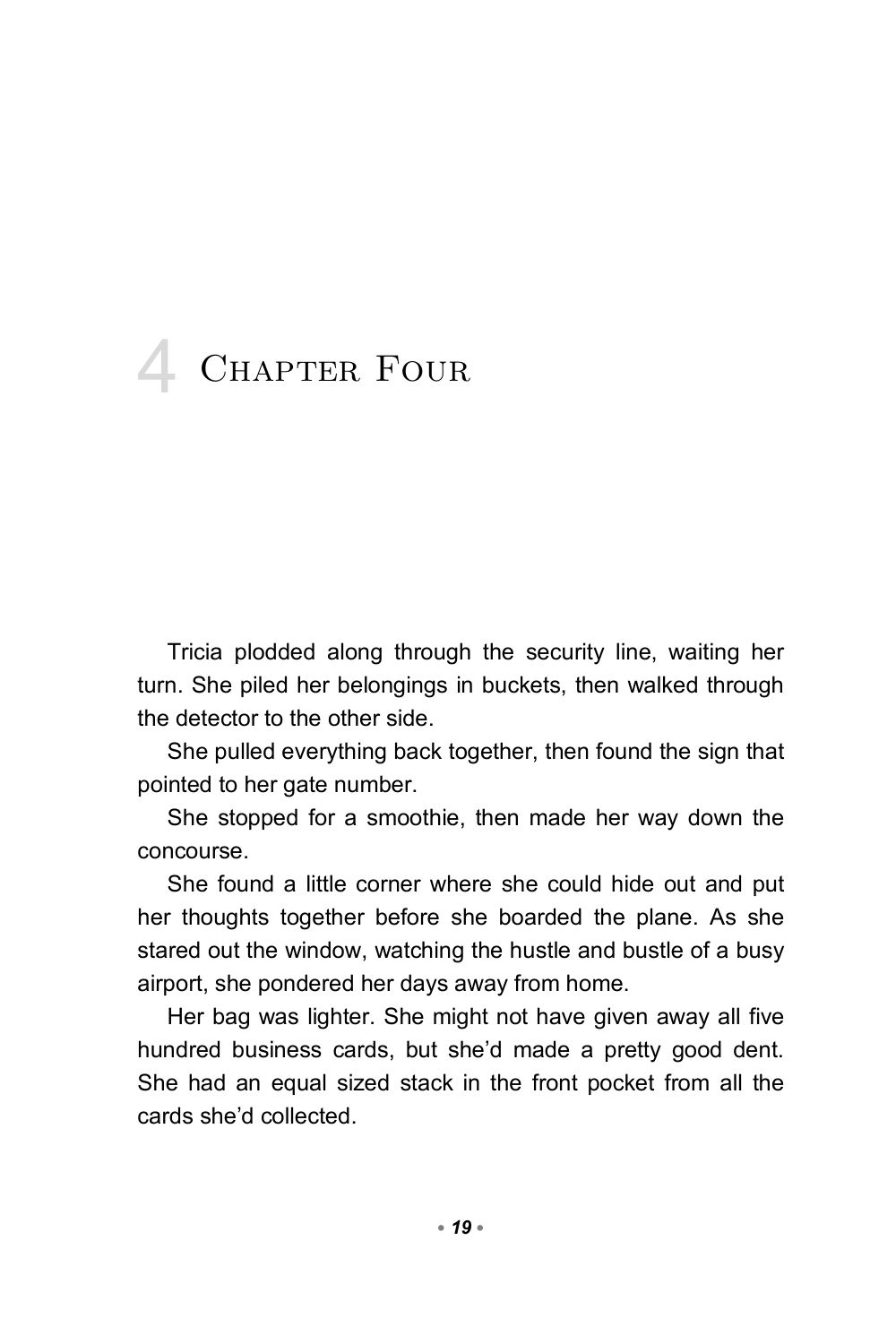She'd searched through them frantically earlier as she finished packing, looking for the one she'd wanted more than the others: Dan's. Somehow through all of her meetings, she'd lost the one she most wanted to keep.

Did she dream him? Was it truly a one night stand?

She smiled and touched her lips. Even if it was, it had been a hell of a night. He knew what he was doing. As she stretched, she realized the knot that was normally in the back of her neck was no longer there. She sat a little straighter, her lower back feeling more comfortable than it had in quite a while.

With a pang of melancholy, she couldn't help but think of her future, their future.

She might never see Dan again.

They'd had fun. But this was a conference. And kind of like Vegas, what happened at a conference, stayed at the conference.

Was he relationship material? Was he even interested in dating someone long term?

*And why the hell was she thinking long term*? She had a business to grow. A business that consumed her twenty-fourseven. With a new investor on board, she had a million things to do once she got back home.

Dan wasn't someone she could think about. Dating wasn't something she had time for. So there was only one thing for her to do. And it didn't involve a man.

She touched base with her assistant, chatted with her son to set up dinner arrangements for the following week.

She made her way down the jetway for early boarding. She found her seat in the middle of the plane.

As she approached, she glanced ahead, looking for her row. Both seats were empty. Somewhere deep inside, she'd imagined Dan sitting there waiting for her.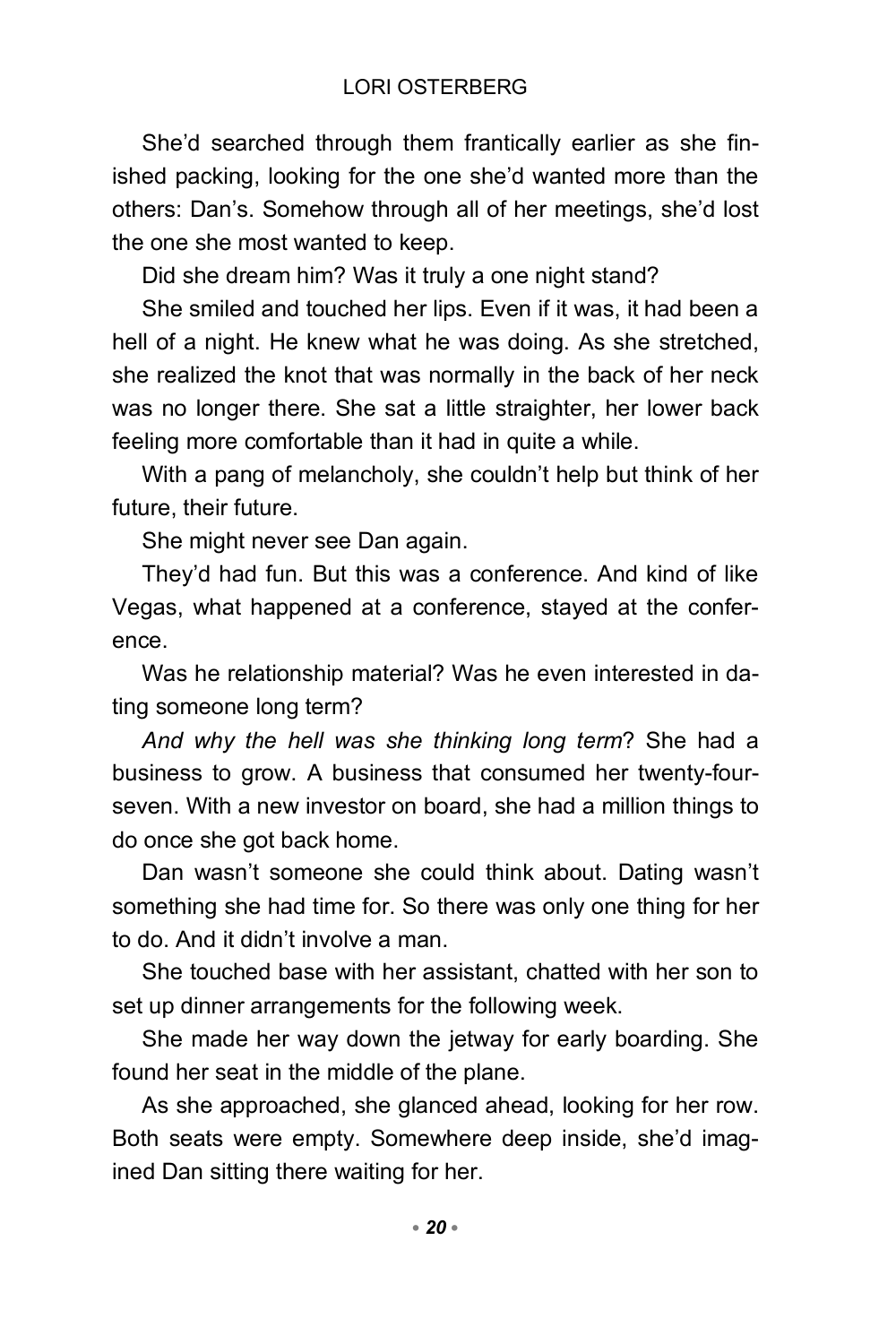She knew it was silly. What were the chances? It was most likely she'd never see him again.

She'd move on with her life. He'd move on with his.

They'd had a great night together. She liked him; she did.

But she didn't really have time for all of that.

She placed her luggage in the bin above her, and scooted her bag underneath the seat. She turned on her iPad and settled in once more with email, lists, and plans for the coming week.

She felt a familiar whoosh of energy run through her system. She felt his warm breath as he leaned in close to her ear. "Miss me?"

She looked up to find Dan straightening, looking down at her, grinning. "That's my seat. Can I get in?"

Tricia clicked off her iPad, stood and stepped aside.

He brushed her as he moved, sending tiny sparks of electricity through every square inch of her body.

She fell into place beside him.

He turned, placed his hand around her neck and pulled her into him. He kissed her lips gently. "Hi."

She reached up, wrapped her hand around his. As he moved his hand away from her face, she linked her fingers with his. "Hi."

"How did your investor meeting go?"

"I now have a new partner," she grinned.

"Congratulations! That's great." He kissed her in celebration. "We should go out for dinner and celebrate your achievement."

She watched as he settled in, nudging his satchel underneath the seat. His iPad casually lying across his lap.

He looked content, in much better shape than the flight out. Dare she think she played a part in that? Her eyes bounced all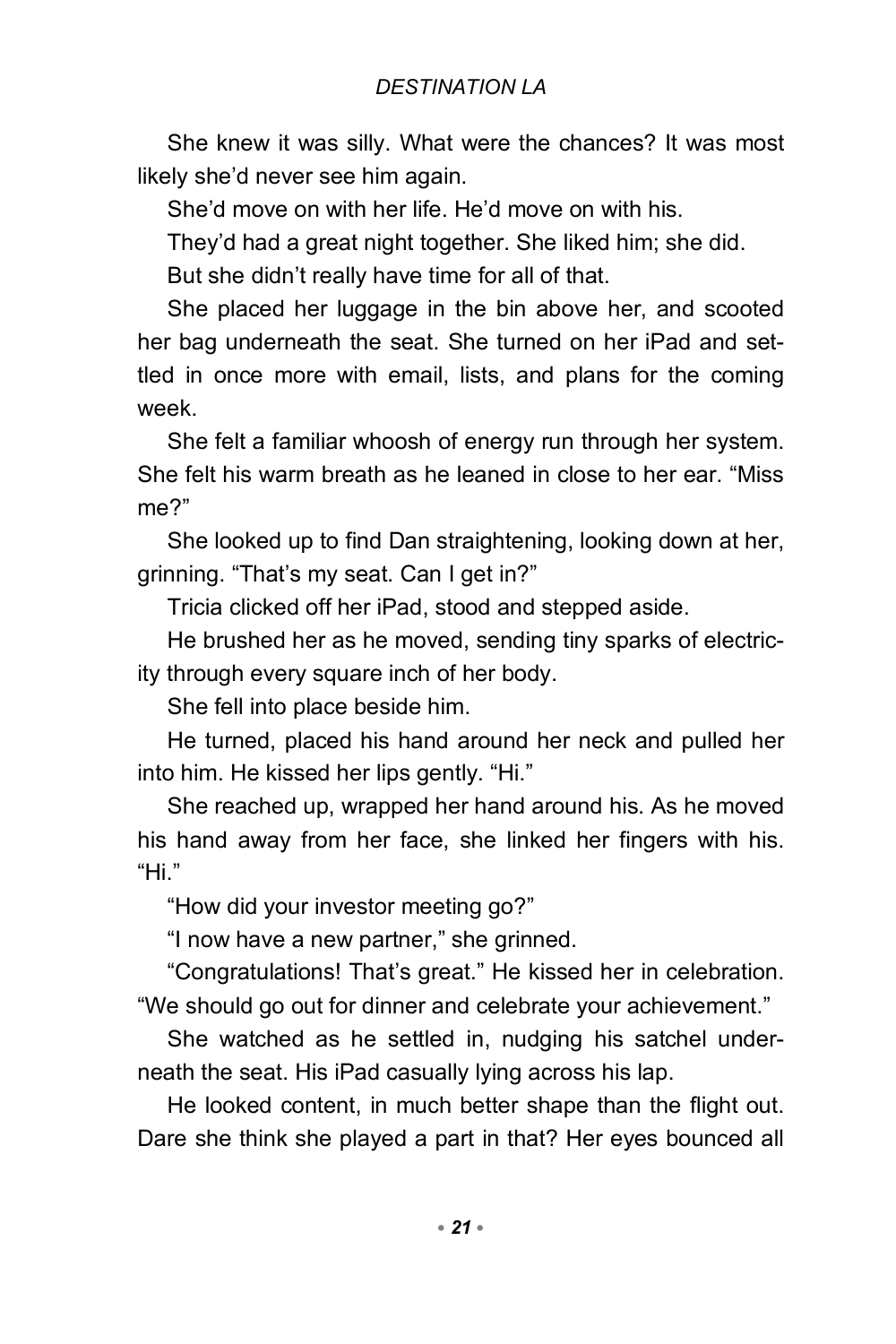around, studying him, appraising him, considering what was next.

"So, do I pass the test?"

"Hmmm?"

"That was quite the evaluation. Did I pass?" his eyes never left her face.

She blurted out, "What is this? What have we started?"

"There you go with your questions again," he chortled. He softened as he saw the quizzical look on her face.

"Happy or sad?"

She looked at him.

"Come on, make a choice. Happy or sad?"

She rolled her eyes, letting out a puff of breath. "Happy."

"Work or play?"

She stopped, thinking for a moment.

He nudged her with his shoulder.

"Okay, okay. Play. But I'll have you know, I like work too. I had a hell of a time here these past five …"

He stopped her by pressing his lips to hers. Her eyes fluttered shut, taking him in. If this was her fantasy, she preferred to stay asleep.

"Yes or no?" he breathed inches from her ear.

"Yes. Definitely yes."

"Then that's all we need." He sat back in his seat. His fingers tangled with hers. He let out a sigh.

She let her head fall to his shoulder.

Yep, she'd have to agree.

Life could change on a dime. She knew that. She'd proved that a lot the past two years. If anything, she knew adventure snuck up when you least expected it. And this trip had definitely been an adventure.

She turned into him, whispered so only he could hear.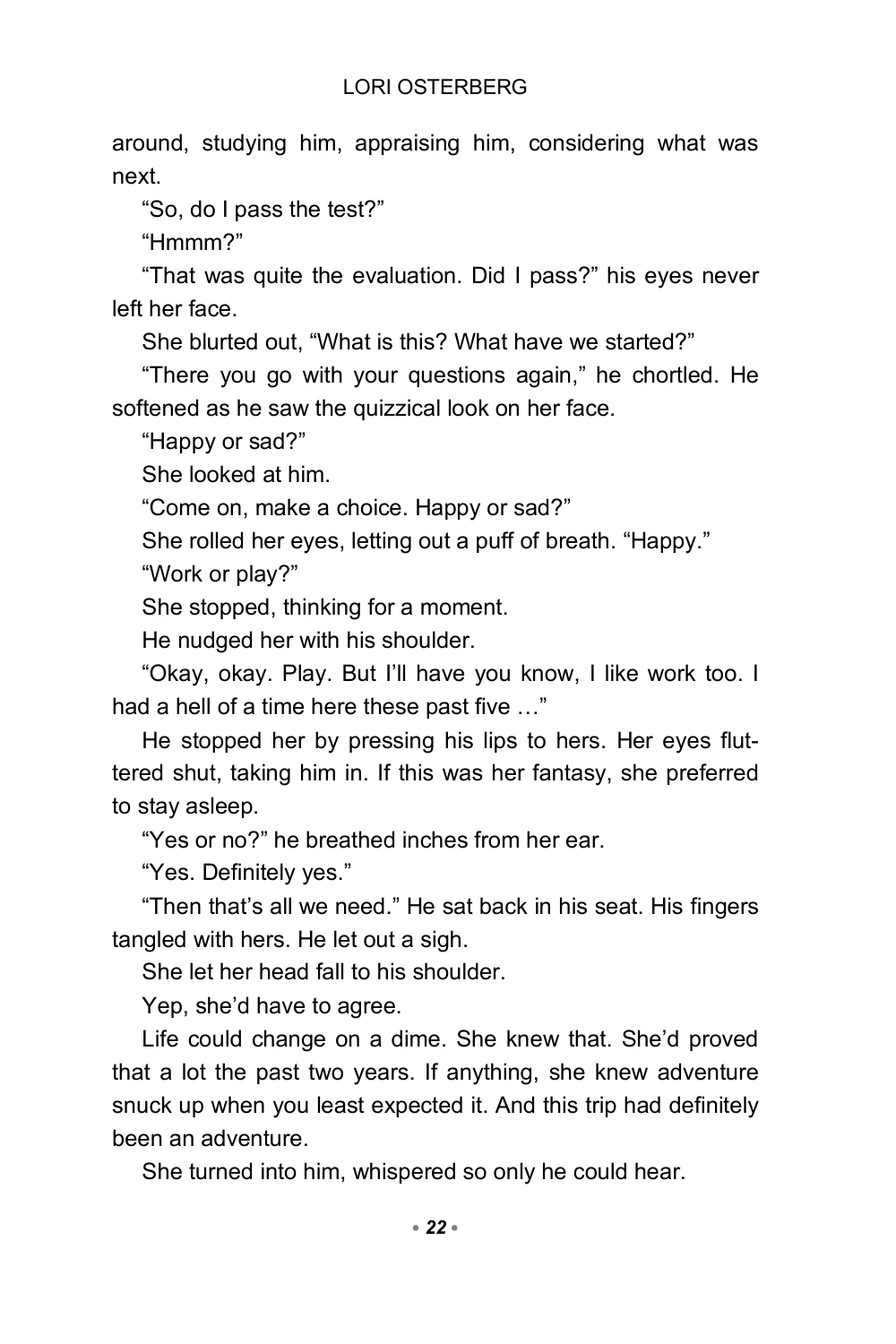"Dinner or …"

He captured her lips one more time. "I'll choose the or. Your house or mine?"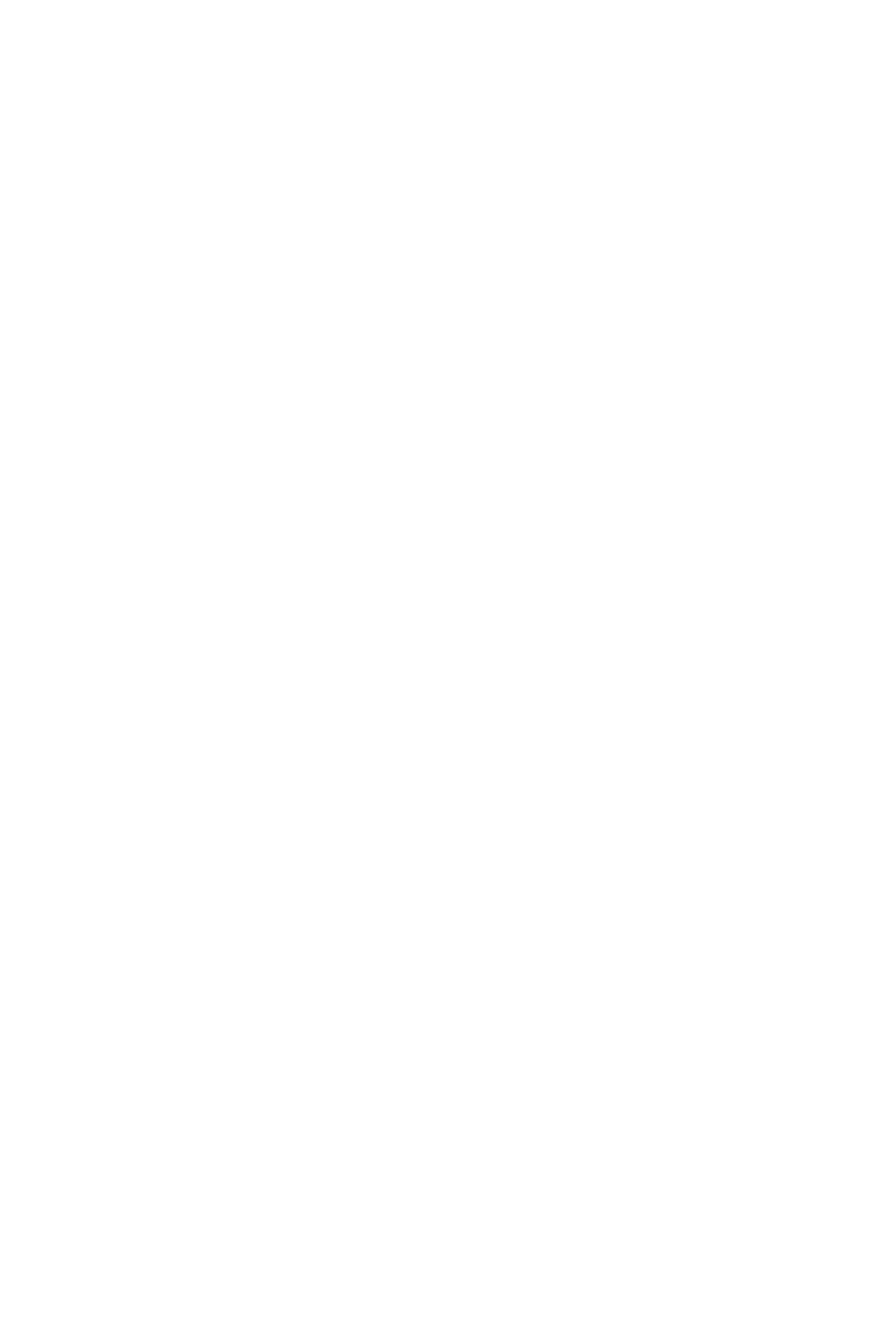### WHAT'S NEXT

Do you love traveling as much as I do? That's what inspired the Destination Roulette concept and all of the Destination Books in this series.

As we were traveling around Europe a few summers ago, I marveled at how much travel changed me as a person. Sitting in the airport one afternoon waiting for a plane, I started crafting a story around the concept. How would it change a person's life? How would it impact their future?

Slowly, the idea began to build. A little research led me to the concept of a game in an airport. And a little imagination helped me craft the idea of "play and leave immediately."

Of course, I had to build it around a very powerful woman who wanted nothing more than the freedom that comes from building her own business. I wanted her to be having the time of her life in midlife, reinvent her life into something even more magical, and eventually find romance herself.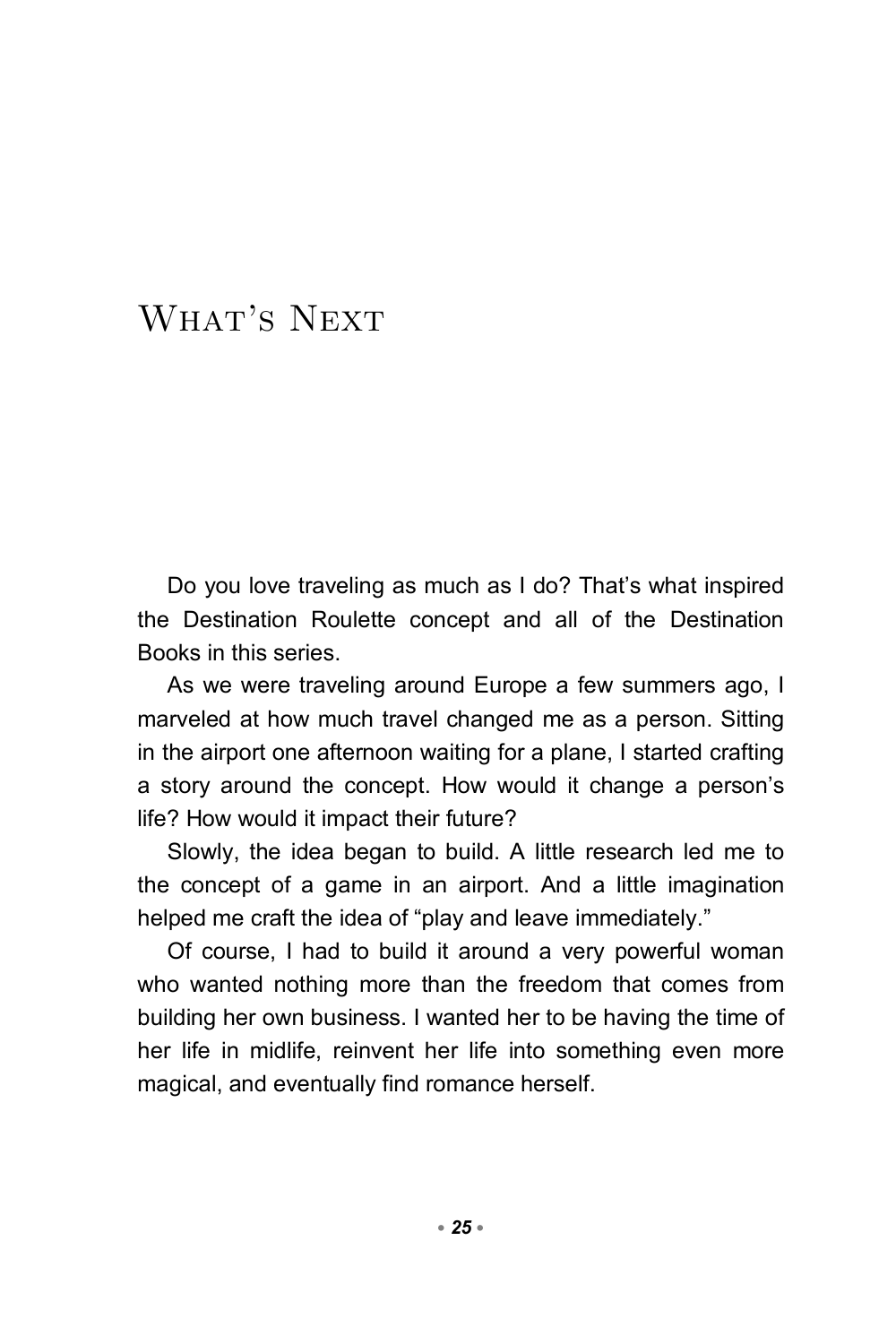What would you do if you had the chance to hit the button on the Destination Roulette board on your next trip through your local airport? Would you say yes?

Then read on.

I've given you a sneak peak to two of my favorites.

And if you want to follow me and to find out more about The Choice, Destination Roulette, and what it takes for real life women to reinvent their lives and make their second acts in life even better than the first, be sure to sign up for the email list at LoriOsterberg.com

And I'd love to say hello to you:

http://LoriOsterberg.com Lori on Twitter: @LoriOsterberg Lori on Facebook: facebook.com/LoriOsterbergAuthor

Thanks for reading!

Lori Osterberg Portland, Oregon August 2018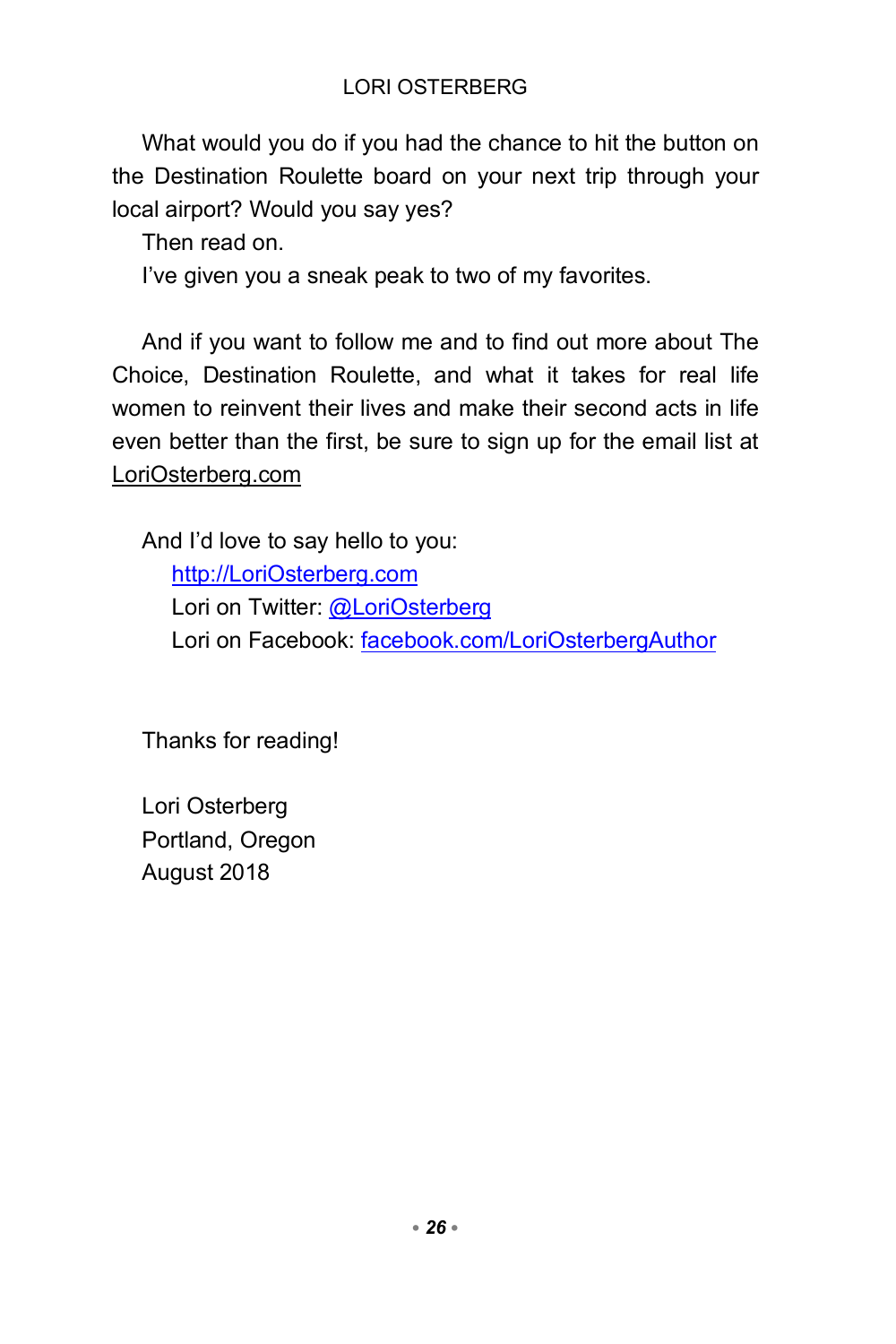### PLEASE TURN THE PAGE FOR AN EXCITING SNEAK PEEK  $OF$ LORI OSTERBERG'S The Choice Series

### THE WRITER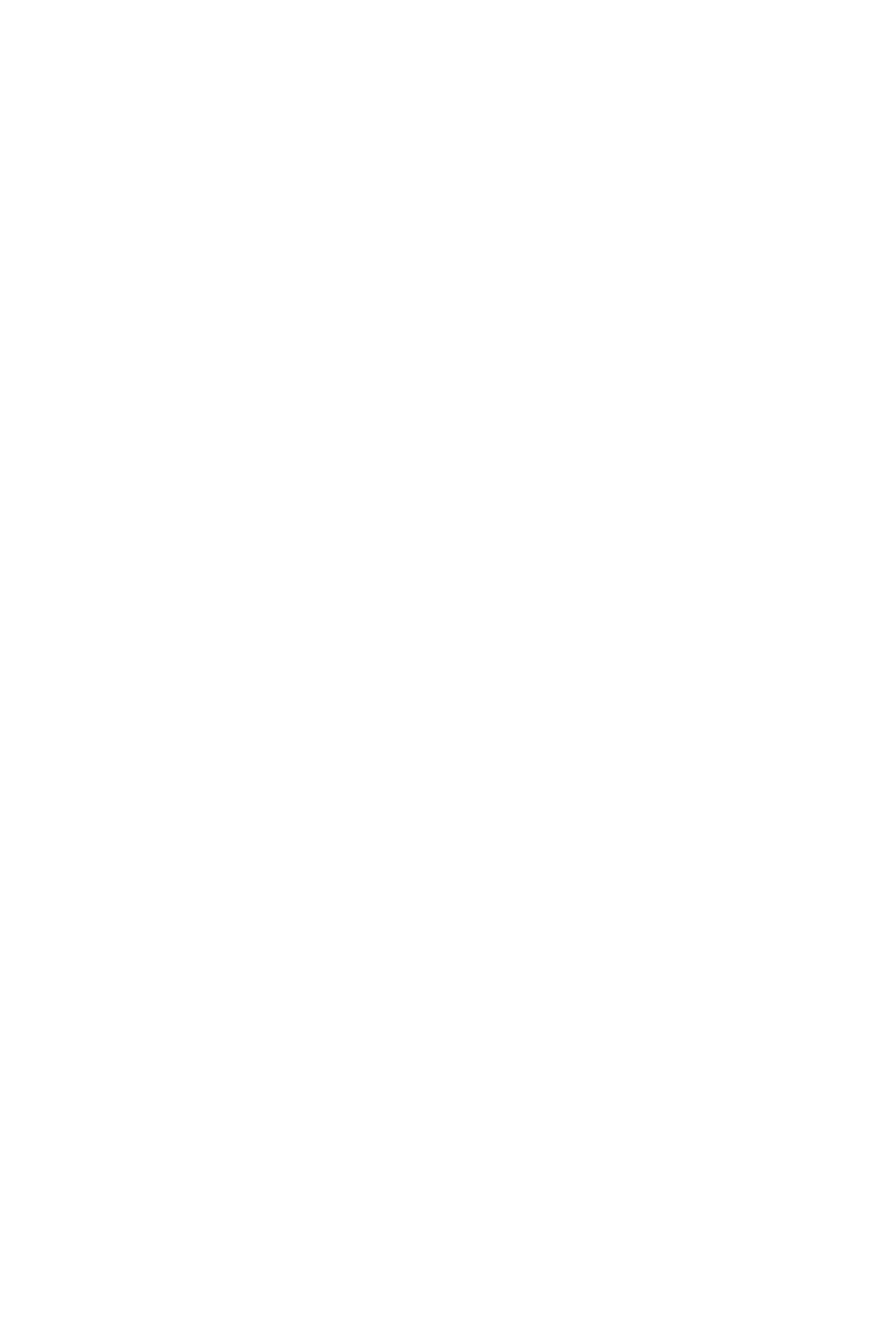## CHAPTER ONE

*She needed this workout. Bad.* 

*He had her so mixed up. And so full of energy. She had no idea what to do with all of this pent up frustration.* 

*Yeah, she was going with that. Frustration. She snorted knowing full well it wasn't just frustration.* 

*She slid on her favorite workout shorts. Pulled the tank over her head and moved it into place. With a quick tie of her shoes, she was ready to go.* 

*It was late; she was the only one in the gym. Tonight, intensity was her middle name.* 

*One mile on the treadmill.*

*One hundred pull-ups.*

*One hundred pushups.*

*One hundred bodyweight squats.* 

*Back to the treadmill for another mile.*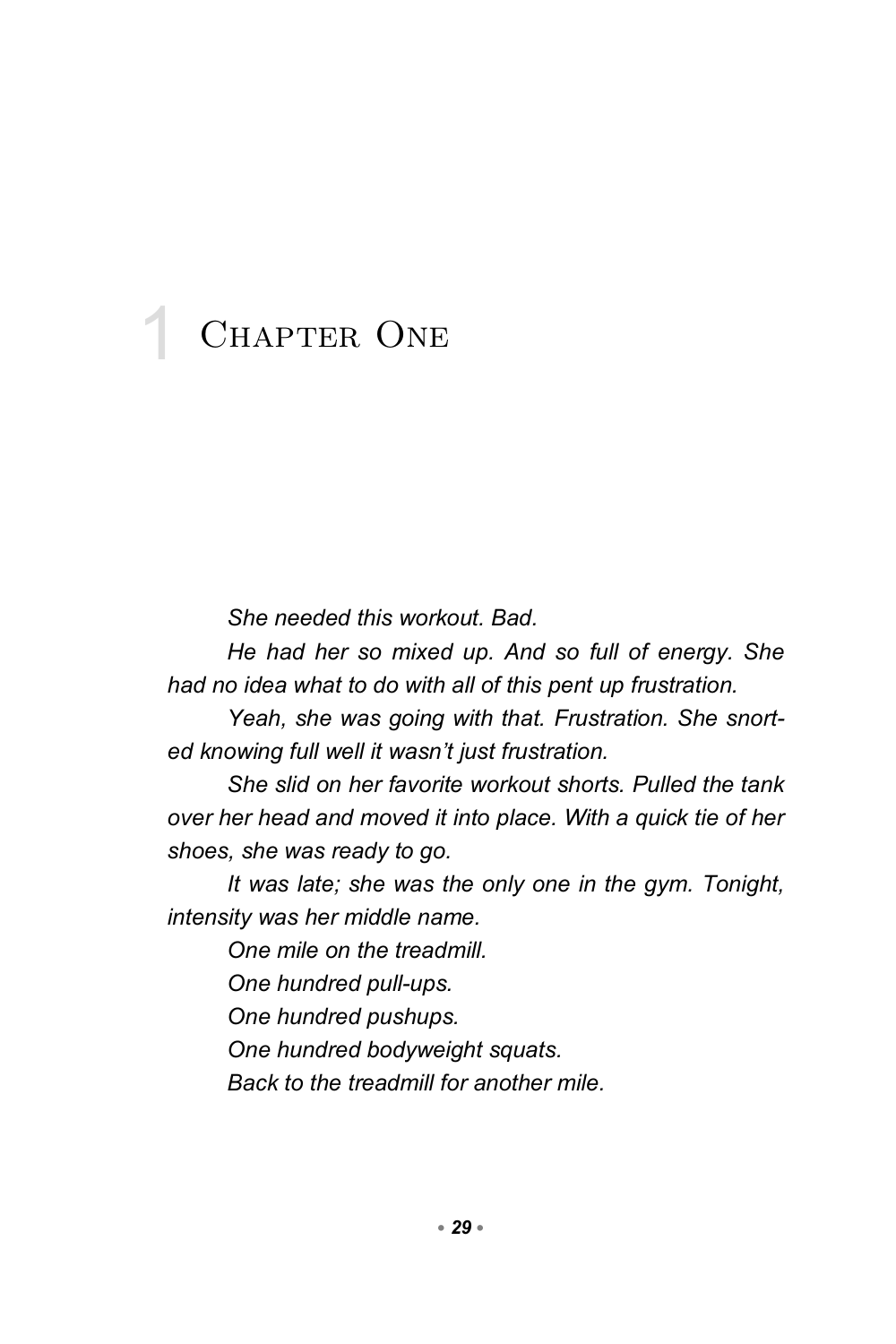*She moved to the weights. And as she adjusted the barbell, she caught her breath. She knew he was there. Could feel him there.* 

*She looked up, into the mirror, searching. Caught just a glimpse, in the corner, watching.* 

*So he wanted to play that game?* 

*She picked up the barbell, started in with the repetitions. Up. Down. Flexing. Moving.* 

*She knew she looked good, standing there just a little sweaty, breathing hard.* 

*Up. Down. Up. Down.* 

*As she counted down … seven, six, five, four … she saw him move in.* 

*He stepped to her side, searching for her eyes in the mirror.* 

*He took her breath away. But she wasn't going to let him see how he impacted her. How bad she wanted him.* 

*Three. Two. One.* 

*She put the barbell back into place. And as she stood up, he was there. Behind her.*

*He wrapped an arm around her, pulled her in. He breathed deeply. "You're so fucking hot." He nibbled her neck, behind her ear, right where she liked it. Trailed his tongue down her spine.* 

*She arched into him, moaned. How did he do that? How did he turn her into a quivering mess? How had she survived without him?* 

*She pressed against him, feeling every last hard inch of him. Her hand traced down his abs, down his rock hard stomach. More. She wanted, oh, so much more …*

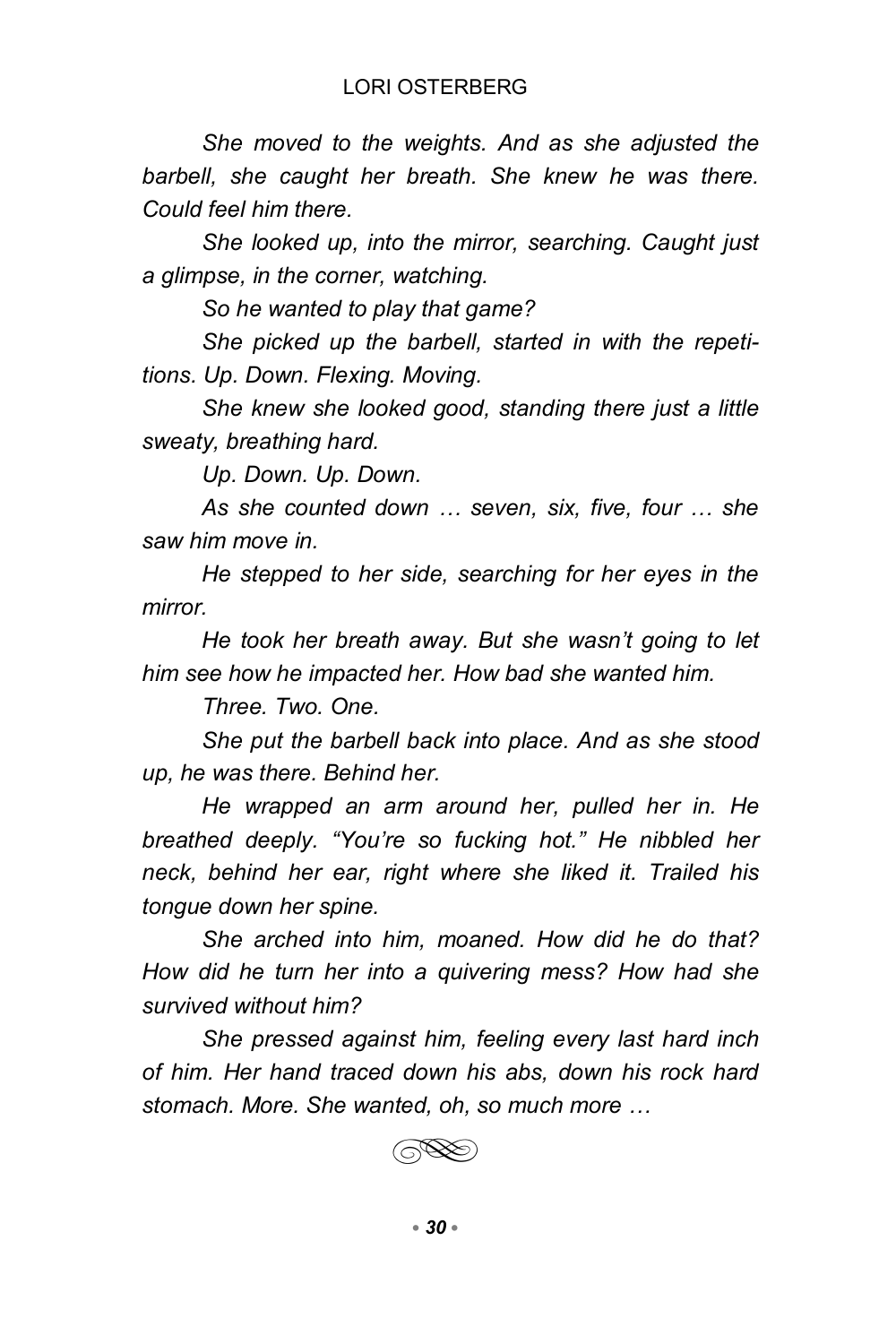"Dammit." Kelly jumped as her phone rang next to her. She picked it up, turned the volume down. She glanced at the incoming call, hit accept.

"Hi, Beth. What's up?"

"Hey, you, whatcha doing?"

"Writing."

"You're kidding, right? It's eighty degrees. It's Friday. It's time to play."

Kelly Sorenson reached up with her free hand, pinched the bridge of her nose, trying to determine how to keep the conversation from turning the way she knew it was about to go. She loved her friend, but lately, Beth had been on a personal mission to get her a life. And it was driving her crazy.

"Beth…"

"Nope, don't *Beth* me. It's Friday. It's beautiful outside. It's festival time. Come on; we're going out to have some fun. Todd's gone this weekend, and I don't want to eat alone. So you're coming with me. Meet me at Henry's at six!"

Kelly glanced at her watch. Four. That gave her two hours. She could easily make it. She glanced back at her computer, looking at where she'd left off. She'd written at least five thousand words in the last couple of hours, more than enough to keep her on schedule. She could probably squeeze in a few hundred more before she left.

"I hear your brain churning, wondering if you should tell me no and stay at home and work. The answer is no. Shut your computer down. Get dressed in something cute and meet me at Henry's. Or I'll come get you."

Kelly dropped her head to her hand. Closed her eyes and counted to five. She loved her friend. Beth Watson had been there through the thick of things these past few years. They'd met three years earlier at a writing convention, became insepa-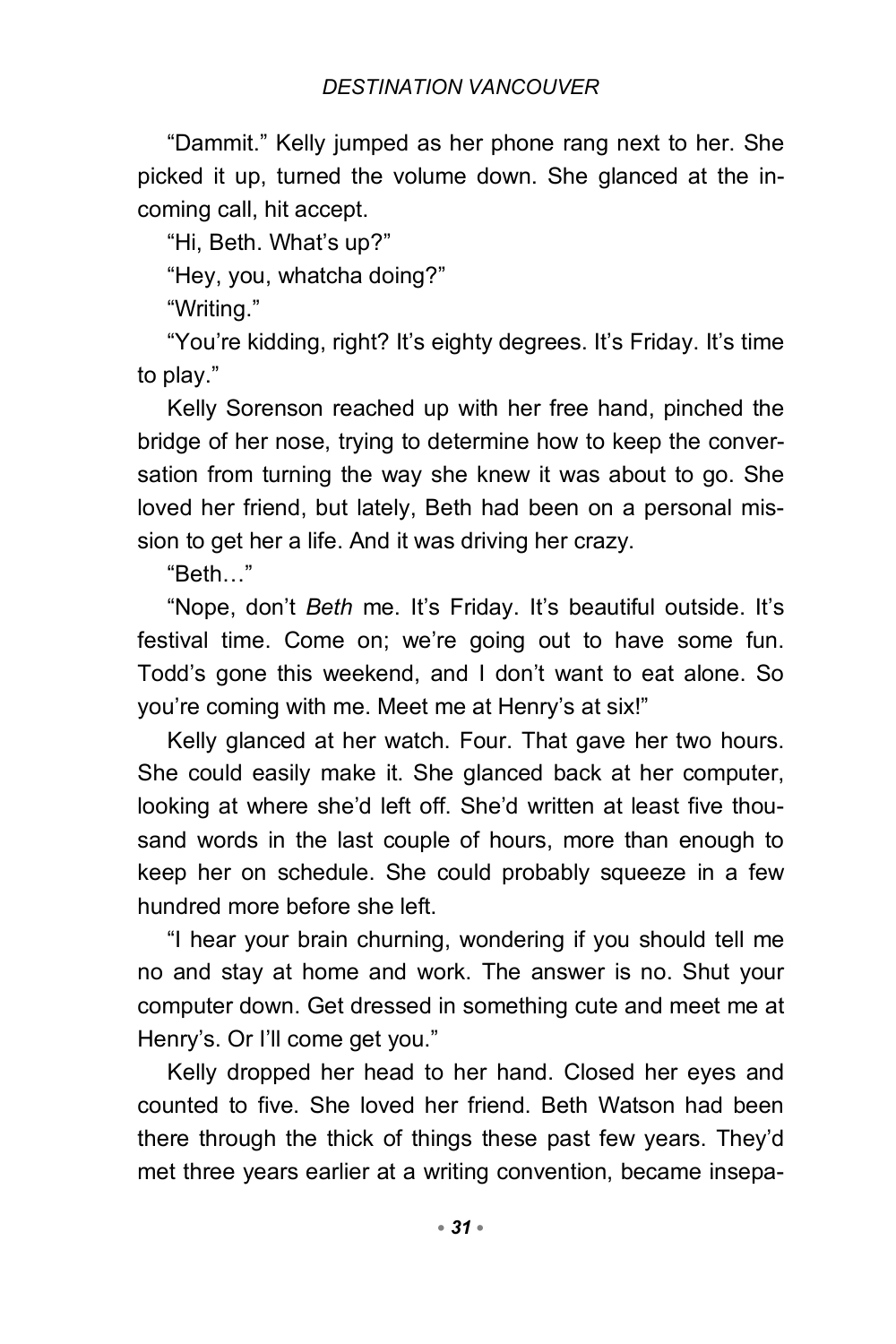rable in their few days together. Even after they both returned home, they started a routine of talking once a day, met when they could. They were like soul sisters. They thought alike. They could finish each other's sentences. Hell, they even wrote alike, collaborating on three books to date. But Beth's current mission was truly driving her crazy.

"If I meet you, it'll just be you, right? You don't have an ulterior motive, do you?"

"Geez, I set you up with one bad date, and you're all over me. That was last week. Forget it already. I told you I was sorry."

"Beth, he felt me up. In the restaurant. With you and Todd on the other side of the table. I'd known him for all of twenty minutes. He was a first class creep with a capital C. Never again, you got it?"

"Hey, I didn't expect him to do *that*. He's really nice at the club. Todd's played squash with him for months. I have no idea what his problem was."

"Honestly, I'm okay. I don't need a man in my life. I'm really *okay*."

"Kelly, I know you are. But I just think you work way too much. Trust me; no other writer can dare keep up with your schedule. You're a writing maniac. But you have to live too. You're too young just to sit in your house and write. You need to get out and have fun. You're only fifty-three years old. I know life's been rough since Tom. I get that. Having someone in your life again would be good for you. You're too young not to have the time of your life. Tom would want that for you, you know."

Kelly swallowed, pushing the knot that always formed in her throat back down. Tom. She missed him so much.

Three years earlier, she and Tom had moved to Portland from San Francisco, partly to be nearer to their only daughter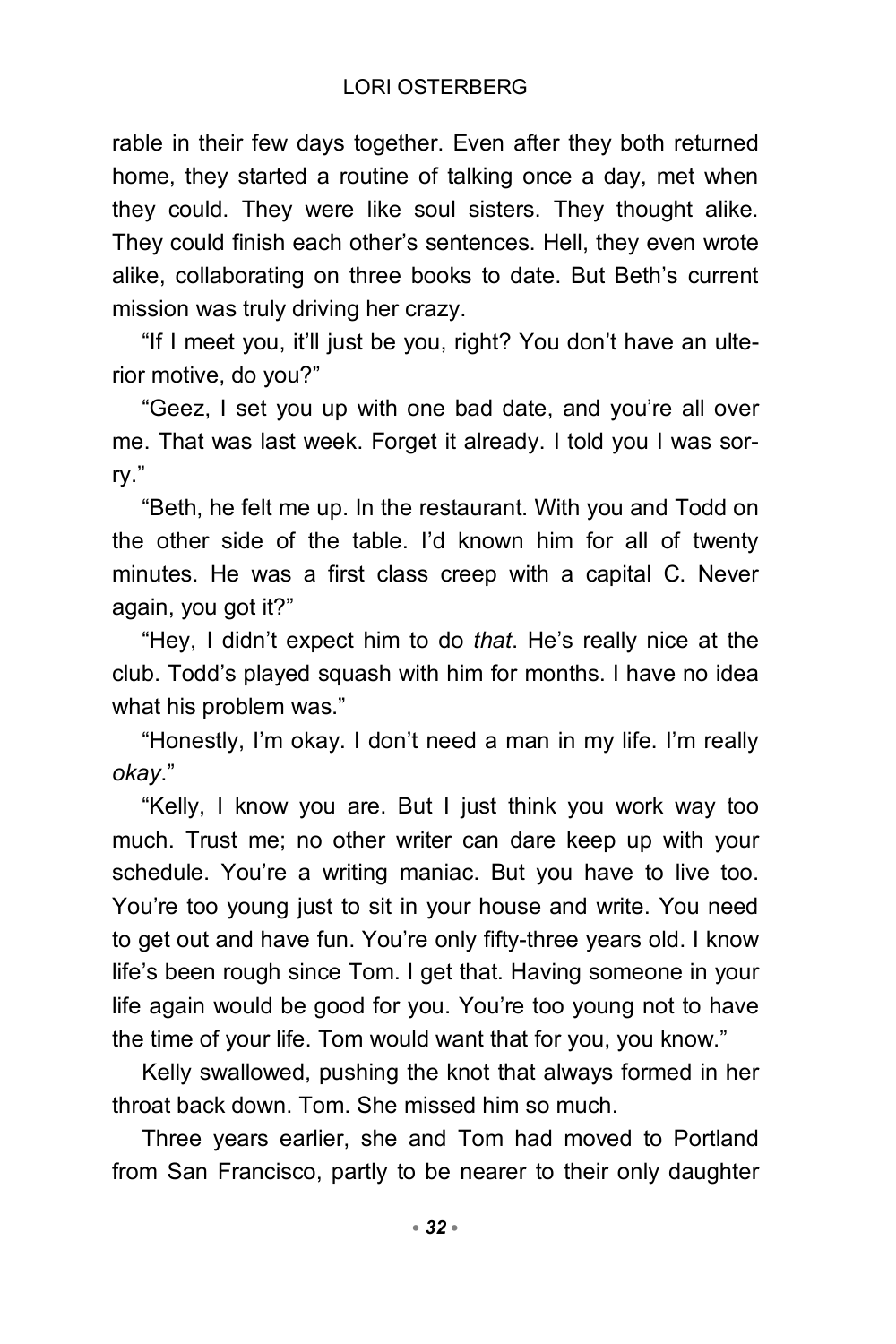who had decided to make Portland home and partly for the opportunity Tom found to head a tech startup. They looked at it as their reinvention, their chance to do something fun and completely out of character.

And so Kelly wrote. She no longer needed a job - the startup bonus and stock option Tom had received ensured that. Her bucket list had always included a line item of becoming a famous novelist. So the move gave her the chance to write.

She nailed it. Killed it. Her first novel was an instant success. She'd hit Amazon and New York Times' best sellers lists within weeks.

They lived a fairytale life. They'd traveled every weekend, visiting Seattle, Vancouver, the coast. They explored the best restaurants. They found a quaint condo in the middle of the city center, remodeled it and called it home.

Then eighteen months later, Tom was on his way to a meeting. A young woman texted her friends, crossed the yellow line, and the fairytale ended, poof, in an instant.

Kelly couldn't have survived it without Beth.

Now she wasn't sure if she'd survive Beth. This dating thing truly was going to kill her. If she didn't kill Beth first.

"No, you can't kill me. It's against the law." Beth snickered, knowing full well what her friend had been thinking. "Come on. Let's meet at Henry's. You love it there. It's always lively, and they have great food. We can check out the latest happenings, watch the younger crowd hit on each other. It'll give us something to write about." If Beth knew anything, it was how to punch her friend's buttons.

"Well, when you put it like that …" Kelly laughed. She loved Beth. And no matter what, she could never stay mad at her for more than a moment. Besides, the weather was truly beautiful.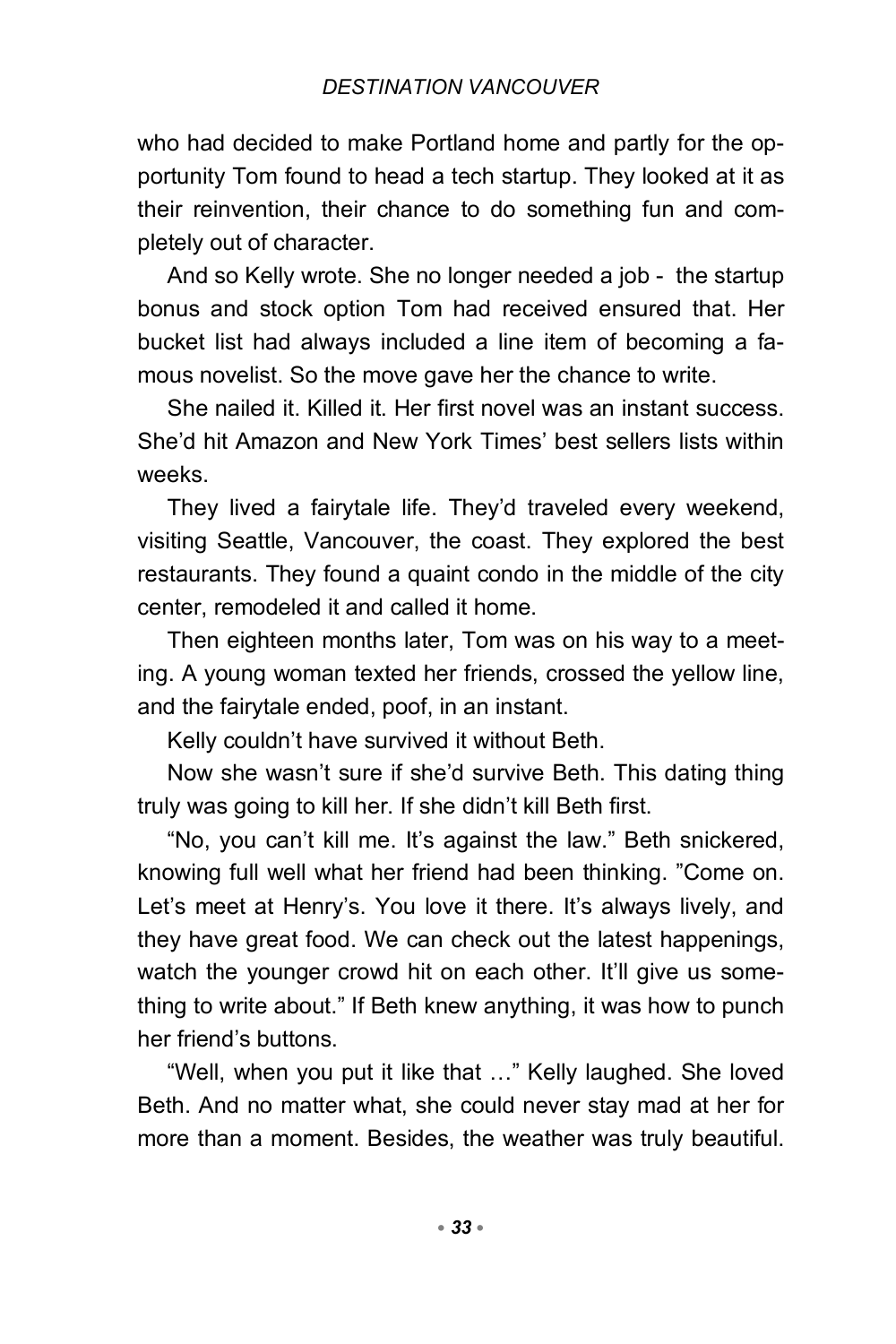And since Henry's was only ten blocks from her condo, the walk would do her good. "Okay, six, I'll see you there in just a bit." "Yeah. I'll see you there. Don't be late."

Keep Reading:

https://loriosterberg.com/books/the-creative-standaloneseries/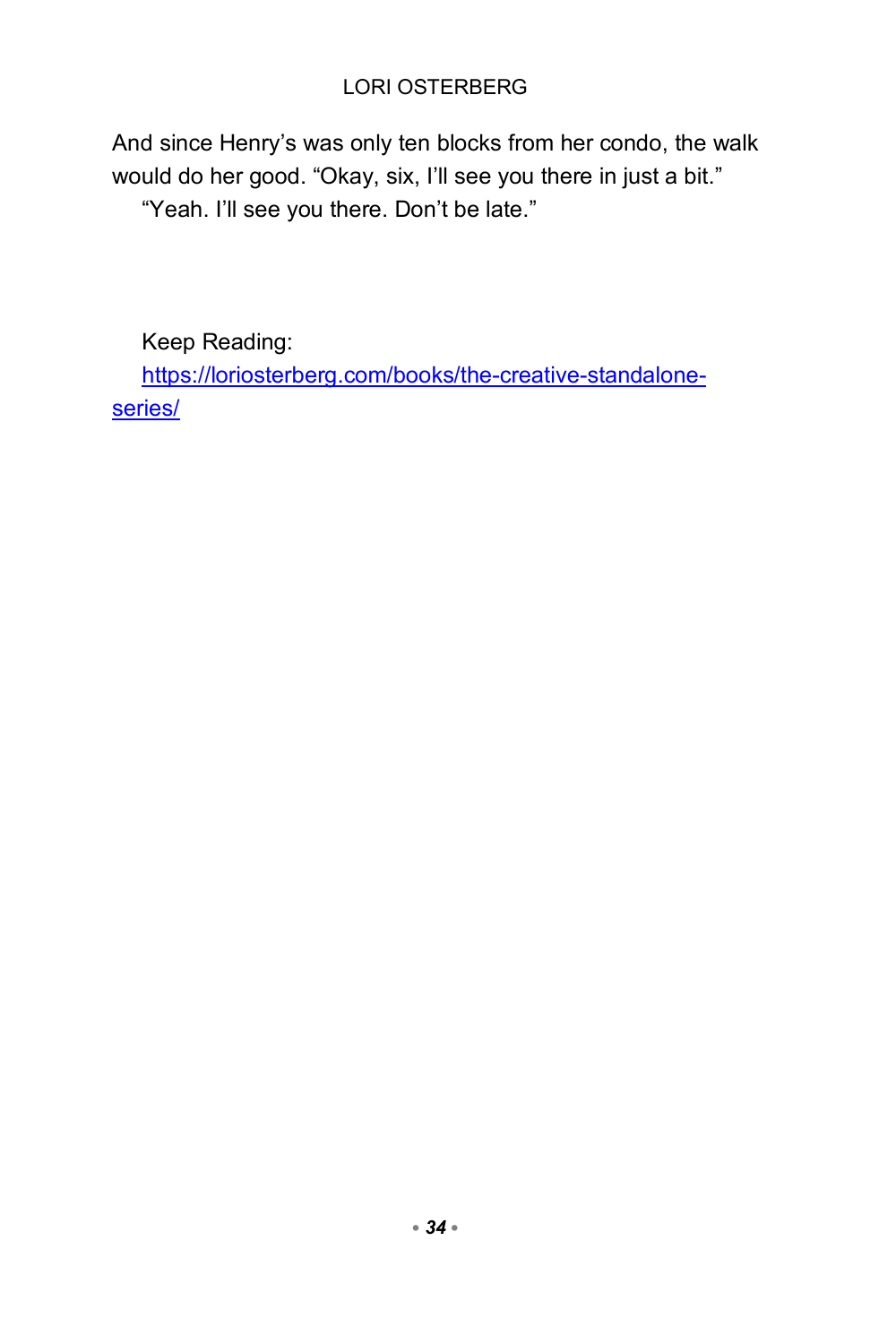A sneak peek: Destination Barcelona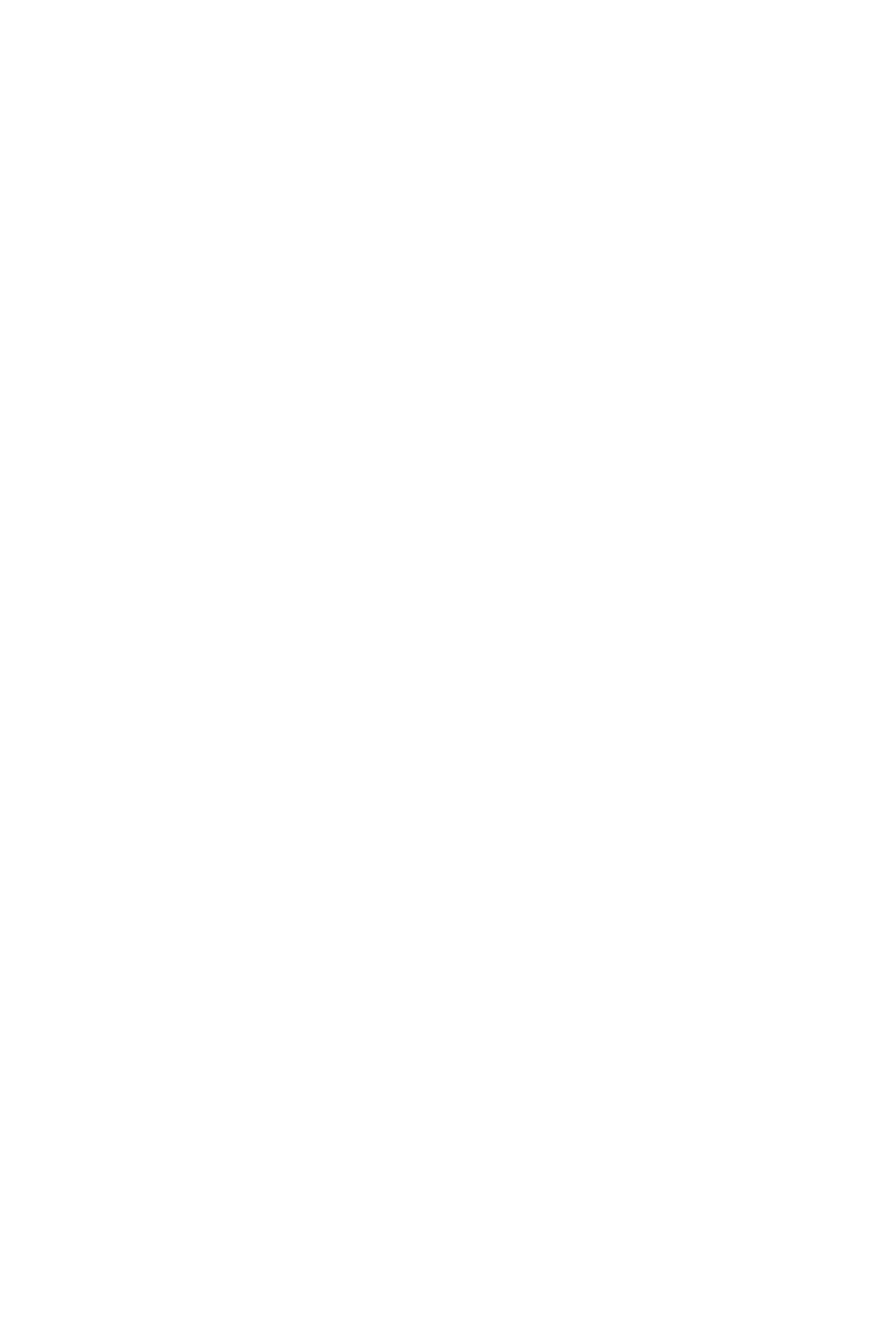# CHAPTER ONE

That stupid book got it all wrong. It said the first week after you drop them off is the hardest. Obviously the writer didn't know what she was talking about. Because clearly the hardest part was the agonizing one hour lunch buffet on the campus plaza before leaving them forever.

Casey had read lots of books on sending her daughter to college, including the one that gave tips for how to let go. That was the hardest part of this whole thing. Letting her go. She wasn't one of those helicopter moms who did everything for her daughter. Still, it had been the two of them. Her only. Just them. How was she not supposed to miss her? Especially when she'd be twelve hundred miles from home.

Casey grabbed a carrot stick off Julia's plate, nibbled on it while she watched the stage. The headmaster walked up for one final message.

"If I could have everyone's attention one last time. I know we've handed a lot of information out over these past few days.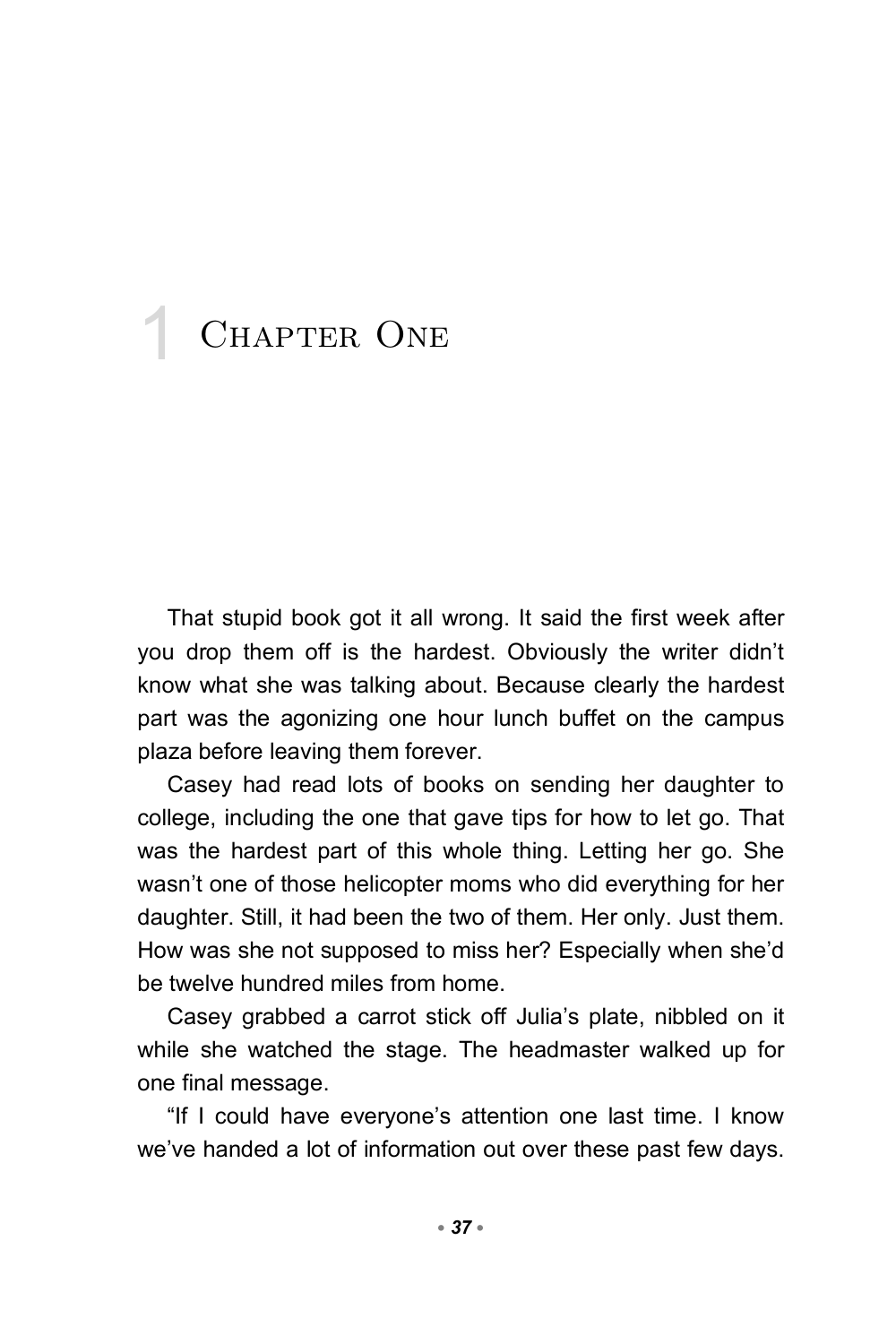There's a lot to take in. I've found in the past that this day is bittersweet at best. You're dropping off your babies, the ones you've watched grow into these fine young men and women that are standing with us today. We know how much they mean to you, and we'll do everything to watch over them and continue what you started not-so-long ago. This truly will be the time of their lives. They'll grow, they'll learn, and they'll have fun."

The chuckles swept through the crowds of moms and dads, young men and young women, all about to make one of the biggest transitions of their lives. Casey liked the president. She enjoyed meeting him on the tour earlier in the year. He was warm and friendly, the perfect person to run the school she was entrusting her daughter to. She knew this was a good decision.

Casey's eyes swept back to her daughter. How did it all go so fast? Wasn't she just holding her in her arms in the hospital? And yet here she was dropping her baby off at college.

"I know in the next hour or so you'll be saying your goodbyes. But don't think of it as goodbye. Think of it as a new beginning," his infectious grin and wide eyes captured everyone's attention as he visually connected with the parents around him. Somehow he knew exactly what moms and dads needed to hear. "Give your children space to become who they're meant to become. We've done this a time or two. They will be in good hands. But if you ever have any questions, just know my entire staff is always available to you. Give us a call anytime. Okay, that's all I've got. There's still plenty of food left everyone, thank you and enjoy the rest of your lunch."

Casey glanced around the plaza one more time, fighting the inevitable. She saw tears in a lot of eyes. She knew hers weren't far behind.

The kids all looked like they couldn't wait to say goodbye and get the party started.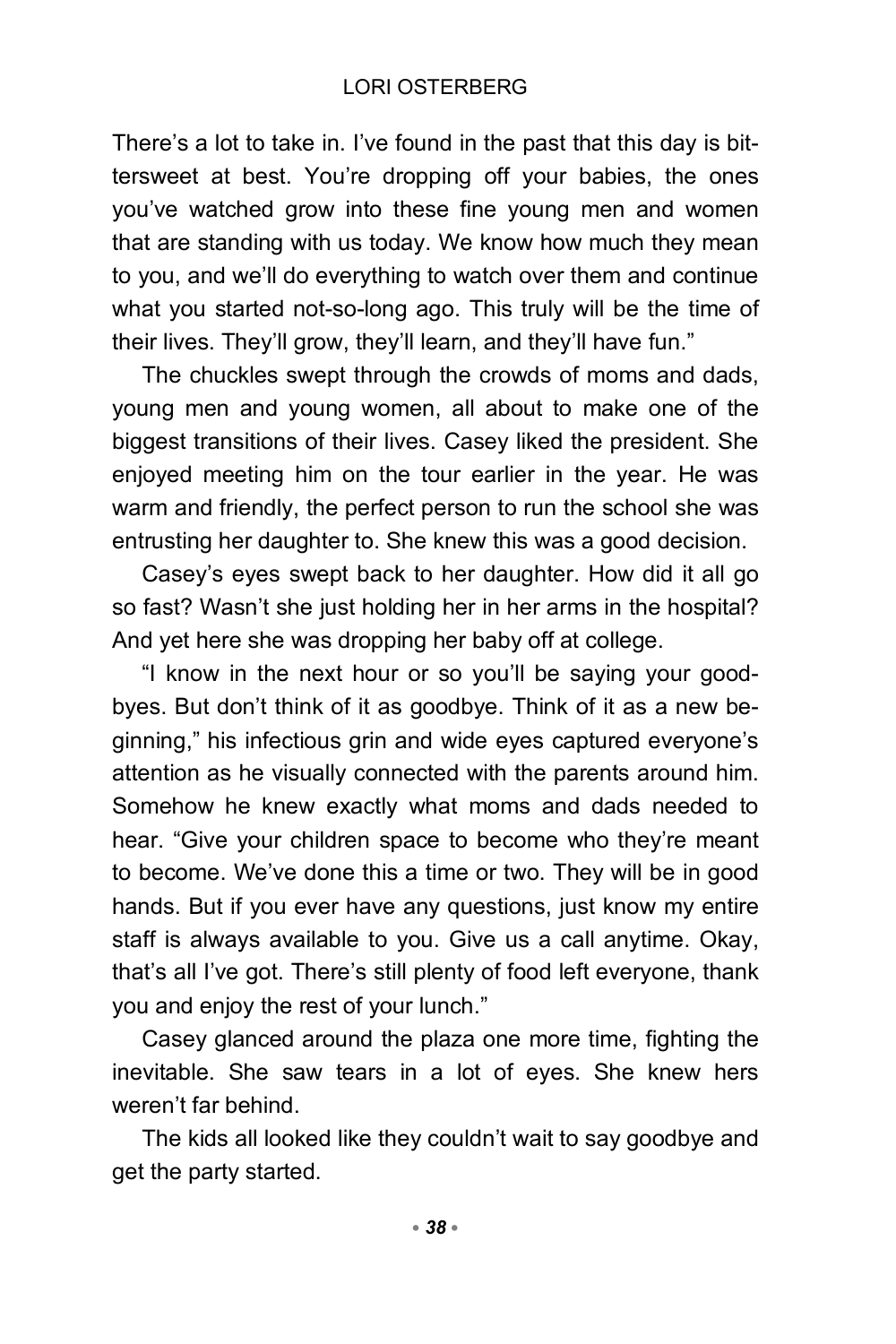Including that blonde kid over there trying desperately not to be noticed while making ooglie eyes at Julia. *Geez, quit looking at her like she belongs on the buffet line*, Casey thought.

She turned her attention back to her daughter. It was time to say goodbye.

"Hey sweetie, you excited?" She brought Julia in for a hug. That was the good thing about dropping her kid off at college. Julia did't mind the constant hugs. Part of them really want to be hugged. And since every other kid is getting them too, they don't argue.

"Yes, Mom, for the hundredth time." Julia rolled her eyes at her for the hundredth time that day.

"Okay, okay. So, you've got a floor meeting this afternoon, a party tonight. Volunteering tomorrow. Oh, it all sounds like fun. Have fun. I'll be thinking about you." Casey hugged Julia again.

"They've got us taken care of. I hardly have any free time between now and when classes start on Monday. I'll be fine. Really."

"I know you will." They started making their way back towards the dorms. "Well, you know I'm a phone call away. Anytime. You can call. Or Skype. Or Facetime. Or…"

*"Mom."*

Okay, there it was. Mom. That was the stopping point.

Julia decided to turn the tables. "Do you have everything?"

Casey nodded to her daughter. "Yep, I shipped all that extra stuff back home this morning. My bags are packed and in the car. I've got all the paperwork here in my bag." Casey started pulling things out to make sure it was all in its place. "The magazine I'll try and read on the plane. The final school forms I filled out this morning. My passport in case I get a wild hair to go roaming the earth."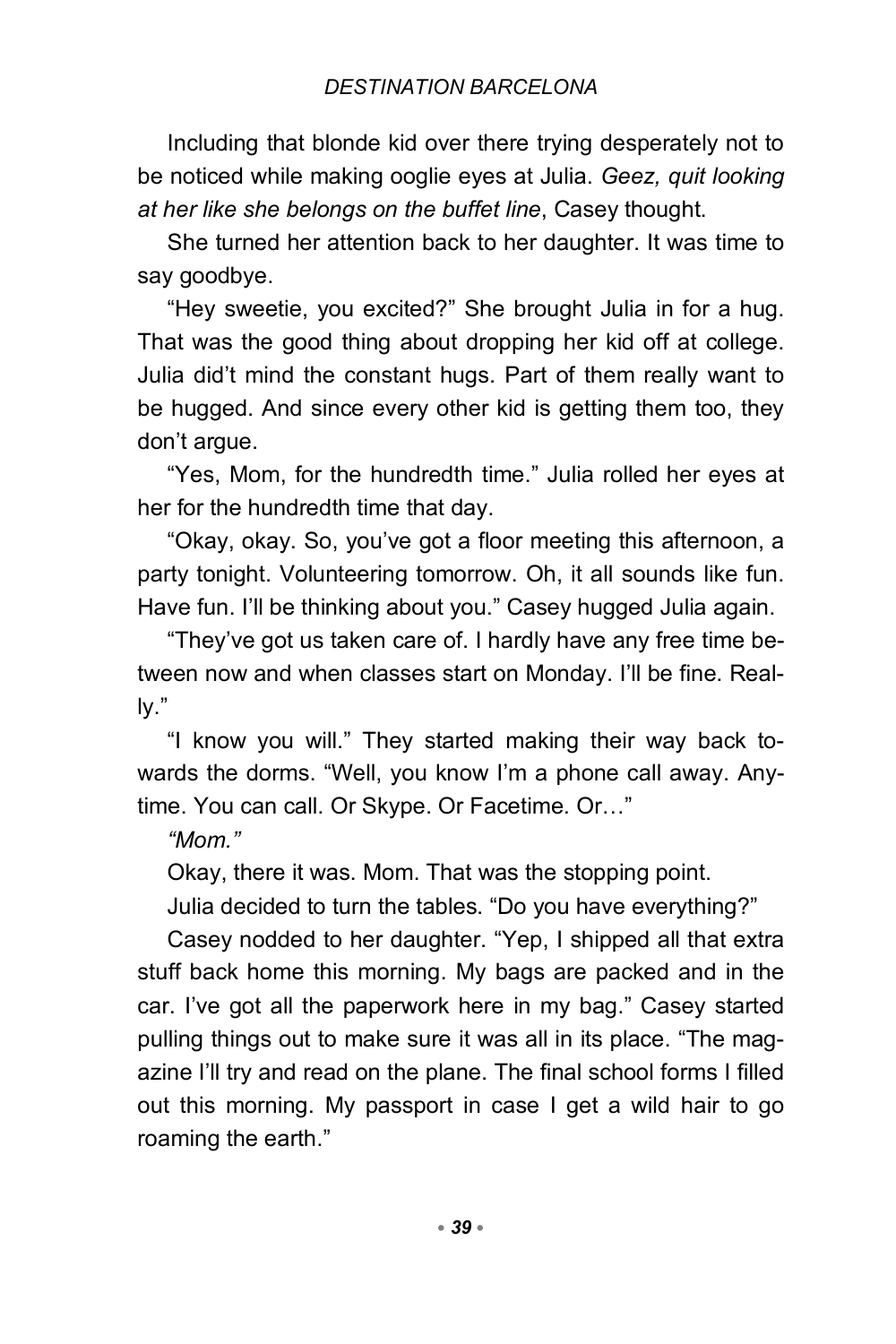"Oh, Mom, I love you." Julia flung her arms around Casey's neck. "Do it. Follow that wild hair. Go roam somewhere. I won't be home until Thanksgiving," she teased.

Yeah right. Like that would ever happen. She was good ol' dependable Casey. She took care of people. She didn't do things spur of the moment.

"I'm serious, Mom. Have some fun while I'm gone. Live a little."

"Yes, ma'am." Then she thought about it. "I'm not that bad, am I?" Casey said it more to herself than to her daughter. But she really was beginning to wonder. Ever since the divorce two years before, everyone around her had been on her case to have some fun.

She was fun. She knew how to have fun. She just didn't have the time. A kid to raise. A house to take care of. A boring job to go to. An ex-husband to loathe.

"Mom, stop. Quit thinking about Rob."

"He's still Dad to you, honey.

"Yeah, but he hasn't really been acting like one, you know? So he's Rob until he does." Julia's loyalty ran strong for her mom.

"See, what am I going to do without someone in the house who knows every single thing I'm thinking?" Casey loved that about their relationship. She figured that's what happens with an only child. Their connection was … different.

They followed the flow of parents and kids down through the campus and back towards the dorms. Casey could feel the anxiety in the air. Parents missing their kids. Kids anxious for dorm life. A new chapter had begun.

One more hug. "Oh, Julia, have a good time, okay?" Casey kissed her daughter on the nose, like she'd done so many times before. "You live it up. Enjoy every moment. Have a blast. But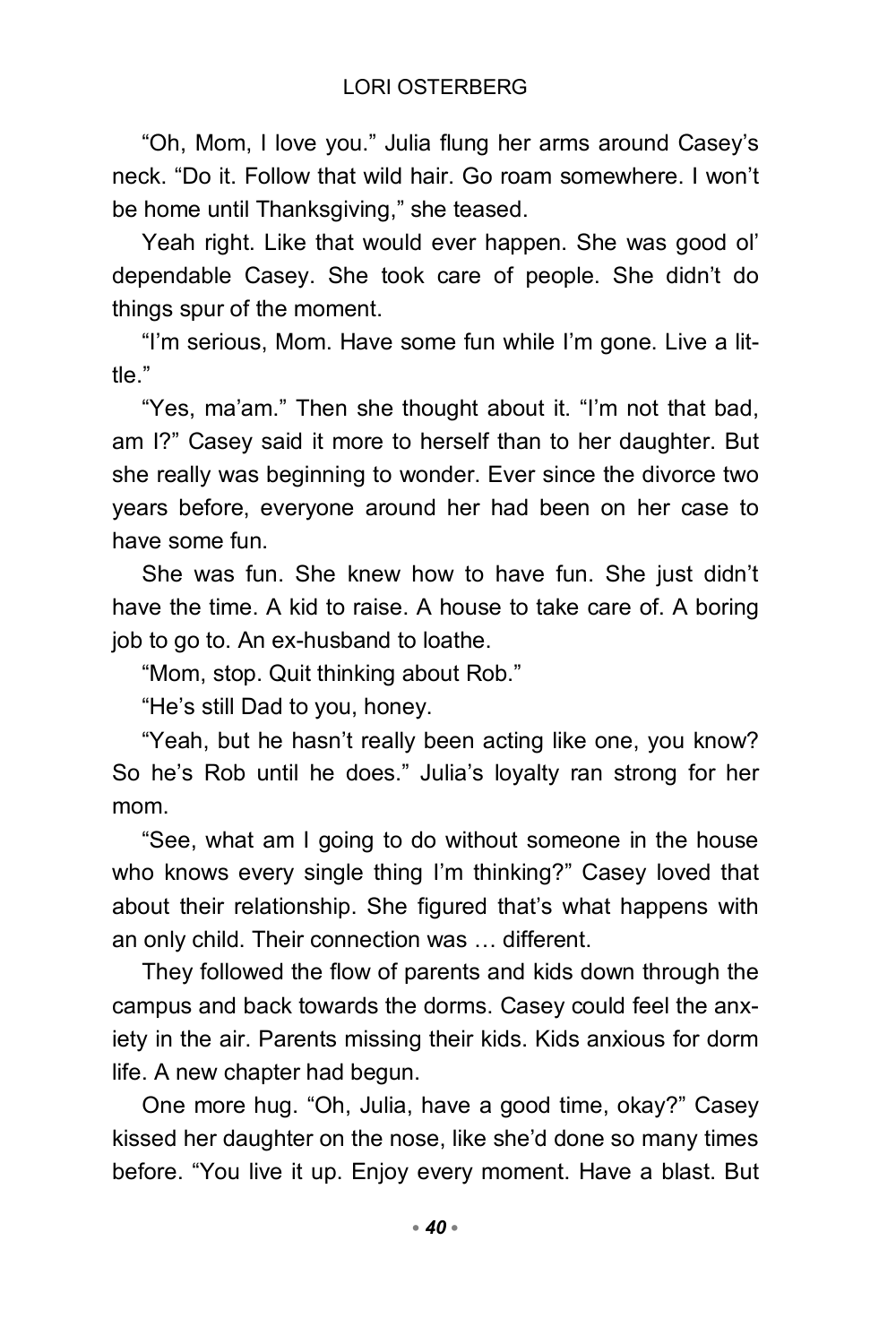not too much fun. Remember those grades. And whatever you do, avoid that blonde kid over there. He won't quit staring at you. I swear, I'm going to go over there and smack him upside the head. It should be illegal to have your tongue hanging so far out of your mouth."

Julia glanced his direction. And blushed. "That's Zach. He's on my floor."

*Oh God. Just kill me now, please*.

"Stay away from him. He's trouble." Cute too. Definitely trouble.

"Yes, Mom." Julia shrugged her shoulders, twitched her lips. Then snuck a peek back at Zack.

Yep, trouble.

Casey knew she could stretch this out forever. But there was a time and place for everything. "Okay, my beautiful girl. Goodbye. I love you. Have fun. See you." One more hug. One more kiss.

Then she watched as her baby climbed the stairs towards her dorm. With Zach waiting to hold the door open for her.

*Ugh*.

Keep Reading:

http://loriosterberg.com/books/the-choice-series/